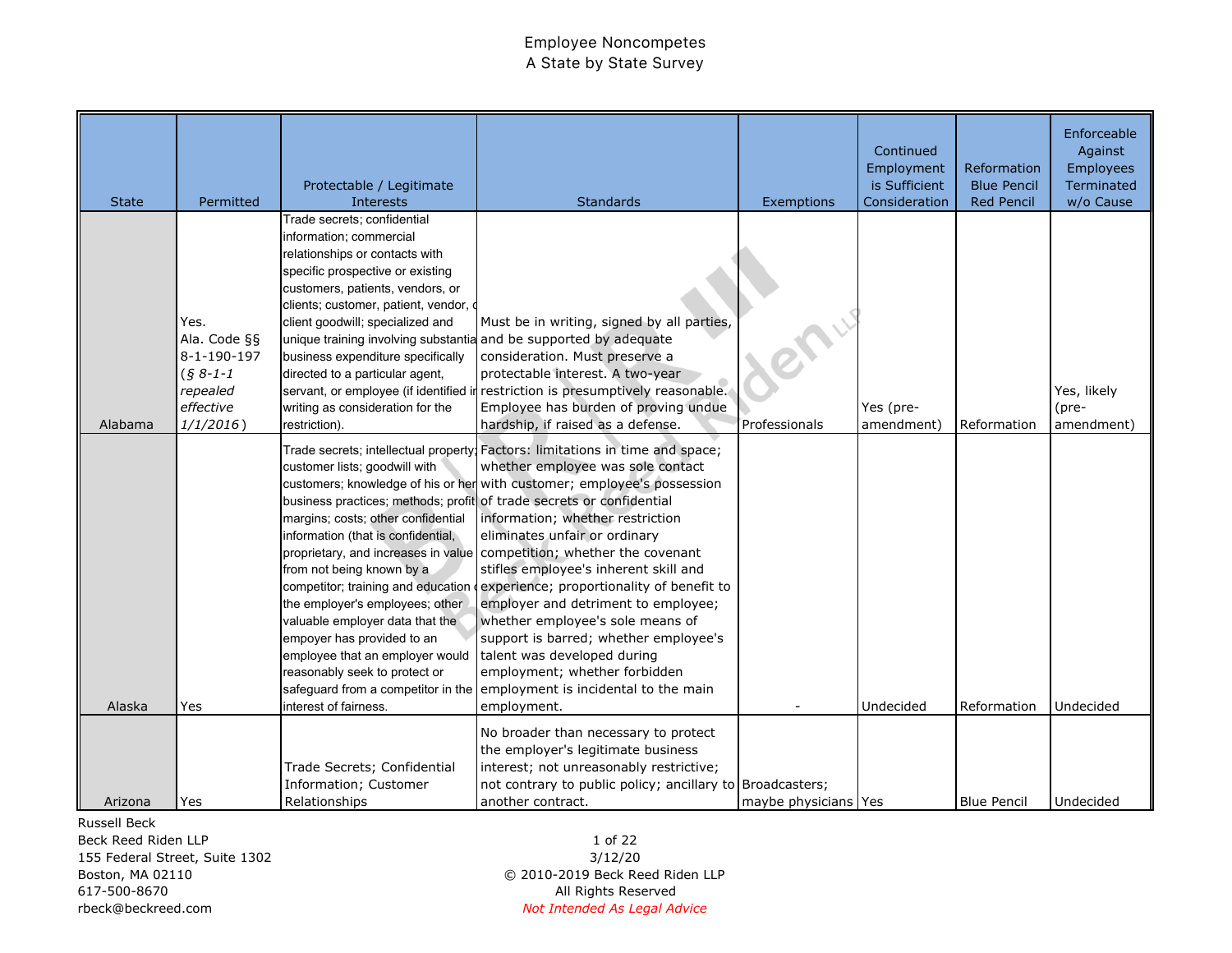| <b>State</b> | Permitted                                                                                     | Protectable / Legitimate<br>Interests                                                                                                                                                                                                                                                                                                                                                                                                                                                                                           | <b>Standards</b>                                                                                                                                                                                                                                                                                                                                                                                                                                                                                                                                                                                                                                                                                                                  | Exemptions                                                                      | Continued<br>Employment<br>is Sufficient<br>Consideration | Reformation<br><b>Blue Pencil</b><br><b>Red Pencil</b> | Enforceable<br>Against<br>Employees<br>Terminated<br>w/o Cause |
|--------------|-----------------------------------------------------------------------------------------------|---------------------------------------------------------------------------------------------------------------------------------------------------------------------------------------------------------------------------------------------------------------------------------------------------------------------------------------------------------------------------------------------------------------------------------------------------------------------------------------------------------------------------------|-----------------------------------------------------------------------------------------------------------------------------------------------------------------------------------------------------------------------------------------------------------------------------------------------------------------------------------------------------------------------------------------------------------------------------------------------------------------------------------------------------------------------------------------------------------------------------------------------------------------------------------------------------------------------------------------------------------------------------------|---------------------------------------------------------------------------------|-----------------------------------------------------------|--------------------------------------------------------|----------------------------------------------------------------|
| Arkansas     | Yes.<br>Ark. Code<br>$4 - 70 - 207$<br>(effictive<br>$8/6/2015$ )                             | Trade secrets; intellectual<br>property; customer lists;<br>goodwill with customers;<br>knowledge of business<br>practices; methods; profit<br>margins; costs; other<br>confidential information (that<br>is confidential, proprietary,<br>and increases in value from<br>not being known by a<br>competitor); training and<br>education; other valuable<br>employer data (if provided to<br>employee and an employer<br>would reasonably seek to<br>protect or safeguard from a<br>competitor in the interest of<br>fairness). | Limited with respect to time and scope<br>in a manner that is not greater than<br>necessary to defend the protectable<br>business interest of the employer. The<br>lack of a geographic limit does not<br>render the agreement unenforceable,<br>provided that the time and scope limits<br>appropriately limit the restriction.<br>Factors to consider include the nature of<br>the employer's business interest; the<br>geographic scope, including whether a<br>geographic limit is feasible; whether the<br>restriction is limited to specific group of<br>customers or others; and the nature of<br>the employer's business. A two-year<br>restriction is presumptively reasonable<br>unless clearly demonstrated otherwise. | Various<br>professionals<br>(medical,<br>veterinary, social<br>workers, others) | Yes                                                       | Reformation<br>(mandatory)                             | Undecided                                                      |
| California   | No, except<br>maybe as to<br>trade secrets.<br>Cal. Business &<br>Professions<br>Code § 16600 | Trade secrets                                                                                                                                                                                                                                                                                                                                                                                                                                                                                                                   | Uncertain status as to trade secrets.                                                                                                                                                                                                                                                                                                                                                                                                                                                                                                                                                                                                                                                                                             |                                                                                 |                                                           |                                                        |                                                                |
| Colorado     | Yes.<br>Colo. Rev.<br>Stat.<br>$§ 8 - 2 - 113$                                                | Trade secrets; recovery of<br>training expenses for short-<br>term employees.                                                                                                                                                                                                                                                                                                                                                                                                                                                   | Must fall within statutory exception<br>(executive or management employees<br>and professional staff or to protect<br>trade secrets or recover cost of<br>training); be reasonable; and be<br>narrowly-tailored.                                                                                                                                                                                                                                                                                                                                                                                                                                                                                                                  | Physicians<br>(damages not<br>barred)                                           | Yes                                                       | Reformation                                            | Undecided                                                      |

Russell Beck Beck Reed Riden LLP 155 Federal Street, Suite 1302 Boston, MA 02110 617-500-8670 rbeck@beckreed.com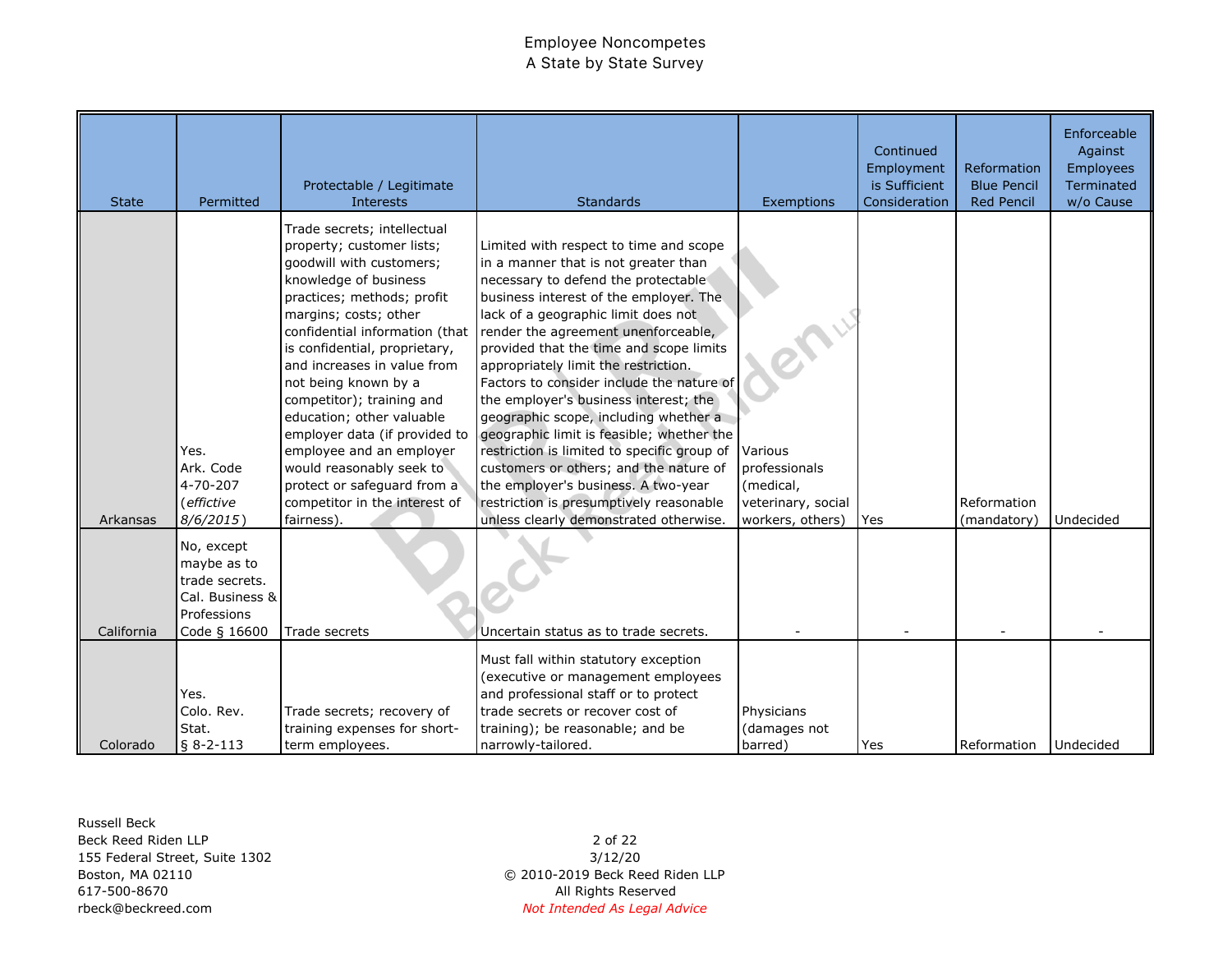| <b>State</b>   | Permitted                             | Protectable / Legitimate<br>Interests                                                                                                                   | <b>Standards</b>                                                                                                                                                                                                      | <b>Exemptions</b>                                                | Continued<br>Employment<br>is Sufficient<br>Consideration         | Reformation<br><b>Blue Pencil</b><br><b>Red Pencil</b> | Enforceable<br>Against<br><b>Employees</b><br>Terminated<br>w/o Cause |
|----------------|---------------------------------------|---------------------------------------------------------------------------------------------------------------------------------------------------------|-----------------------------------------------------------------------------------------------------------------------------------------------------------------------------------------------------------------------|------------------------------------------------------------------|-------------------------------------------------------------------|--------------------------------------------------------|-----------------------------------------------------------------------|
| Connecticut    | Yes                                   | Trade secrets; confidential<br>information; customer<br>relationships.                                                                                  | Factors: time; geographic reach;<br>fairness of protection afforded to<br>employer; extent of restraint on<br>employee; extent of interference with<br>public interest.                                               | Broadcasters;<br>security guards;<br>limited as to<br>physicians | Yes, likely                                                       | <b>Blue Pencil</b>                                     | Yes                                                                   |
| <b>Delware</b> | Yes                                   | Trade secrets; confidential<br>information; customer<br>relationships.                                                                                  | Reasonable in time and geographic<br>reach; protects legitimate economic<br>interests; survives balance of equities.                                                                                                  | Physicians                                                       | Yes                                                               | Reformation                                            | Yes                                                                   |
| <b>DC</b>      | Yes                                   | Trade secrets; confidential<br>knowledge; expert training;<br>fruits of employment                                                                      | Reasonable in time and geographic<br>area; necessary to protect legitimate<br>business interests; promisee's need<br>outweighs promisor's hardship. [Follows]<br>Restatement (Second) of Contracts,<br>secs. 186-88.] | <b>Broadcasters</b>                                              | Yes (if<br>employment<br>continued for<br>sufficient<br>duration) | Reformation<br>or Blue Pencil Undecided                |                                                                       |
| Florida        | Yes.<br>Fla. Stat. Ann.<br>88 542.335 | Trade secrets; confidential<br>business information;<br>substantial customer<br>relationships and goodwill;<br>extraordinary or specialized<br>training | Legitimate business interest; reasonably they are<br>necessary to protect legitimate business exclusive in a<br>interest. [Rebuttal presumptions exist.]                                                              | Mediators;<br>physician<br>specialists (where<br>county)         | Yes                                                               | Reformation<br>(mandatory)                             | Undecided                                                             |

Russell Beck Beck Reed Riden LLP 155 Federal Street, Suite 1302 Boston, MA 02110 617-500-8670 rbeck@beckreed.com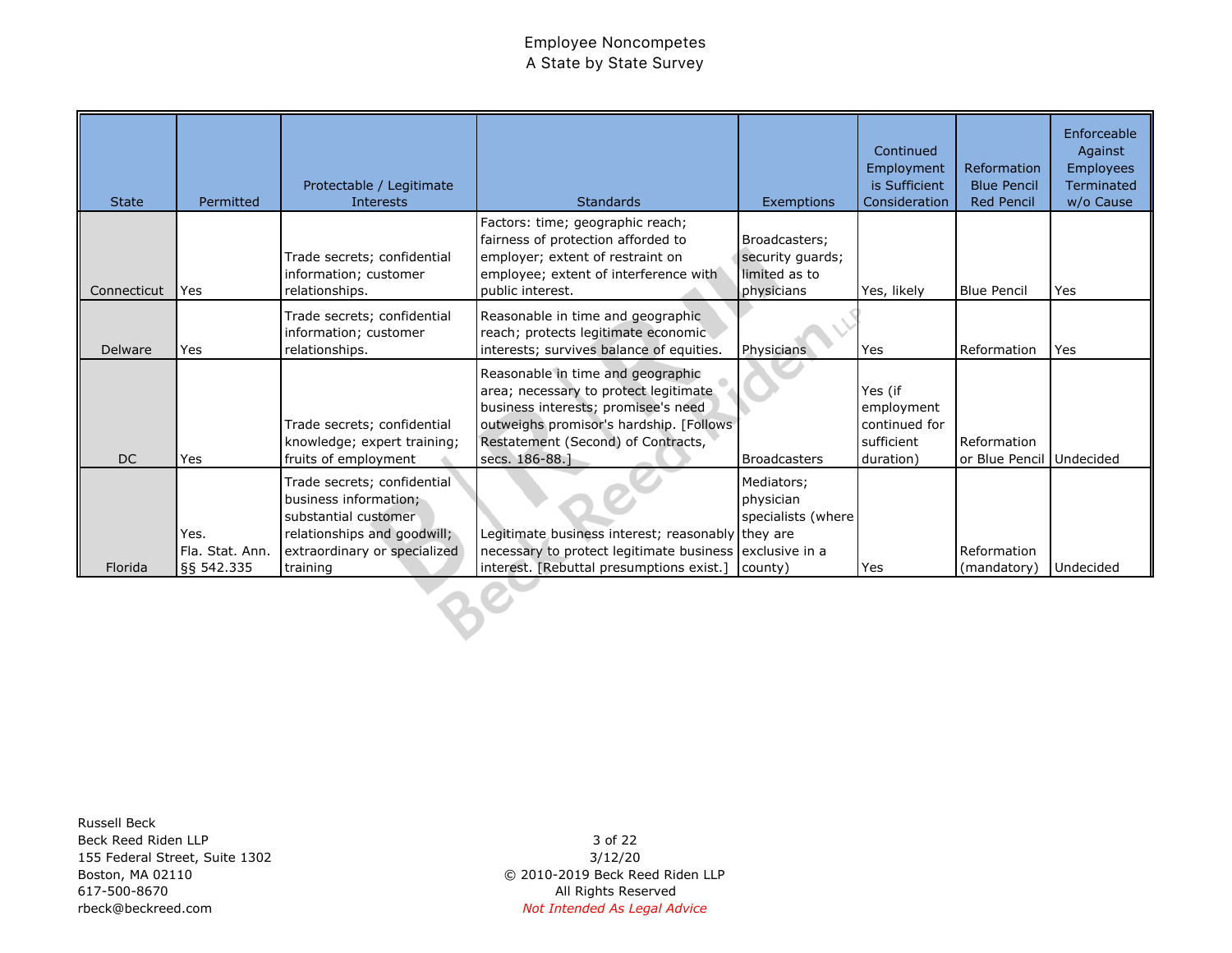| <b>State</b> | Permitted                                                                                                                                                                                                           | Protectable / Legitimate<br><b>Interests</b>                                                                                      | <b>Standards</b>                                                                                                                                                                                                                  | Exemptions                                                                   | Continued<br>Employment<br>is Sufficient<br>Consideration | Reformation<br><b>Blue Pencil</b><br><b>Red Pencil</b>           | Enforceable<br>Against<br><b>Employees</b><br>Terminated<br>w/o Cause |
|--------------|---------------------------------------------------------------------------------------------------------------------------------------------------------------------------------------------------------------------|-----------------------------------------------------------------------------------------------------------------------------------|-----------------------------------------------------------------------------------------------------------------------------------------------------------------------------------------------------------------------------------|------------------------------------------------------------------------------|-----------------------------------------------------------|------------------------------------------------------------------|-----------------------------------------------------------------------|
| Georgia      | Yes.<br>Ga. Const.,<br>Art. III, Sec.<br>VI, Par. V(c),<br>as amended;<br><b>OCGA</b><br>$§$ 13-8-53.<br>[NOTE: Pre-<br>amendment<br>law was more<br>restrictive and<br>applies to pre-<br>amendment<br>agreements] | Proprietary confidential<br>goodwill; economic<br>advantage; time and<br>monetary investment in<br>employee's skill and training. | information and relationships; Not overbroad in time, space, and<br>scope; interest of individuals in gaining<br>and pursuing a livelihood; commercial<br>concerns in protecting legitimate<br>business interests; public policy. |                                                                              | Yes                                                       | <b>Blue Pencil</b><br>(according to<br>the Northern<br>District) | Yes, but it's a<br>factor to be<br>considered.                        |
| Hawaii       | Yes.<br>Haw. Rev.<br>Stat. § 480-4                                                                                                                                                                                  | Trade secrets; confidential<br>information.                                                                                       | Reasonable in time, space, scope.                                                                                                                                                                                                 | Employees in a<br>technology<br>business<br>[effective as of<br>$1/1/2015$ ] | Yes, likely                                               | Reformation                                                      | Undecided                                                             |

Russell Beck Beck Reed Riden LLP 155 Federal Street, Suite 1302 Boston, MA 02110 617-500-8670 rbeck@beckreed.com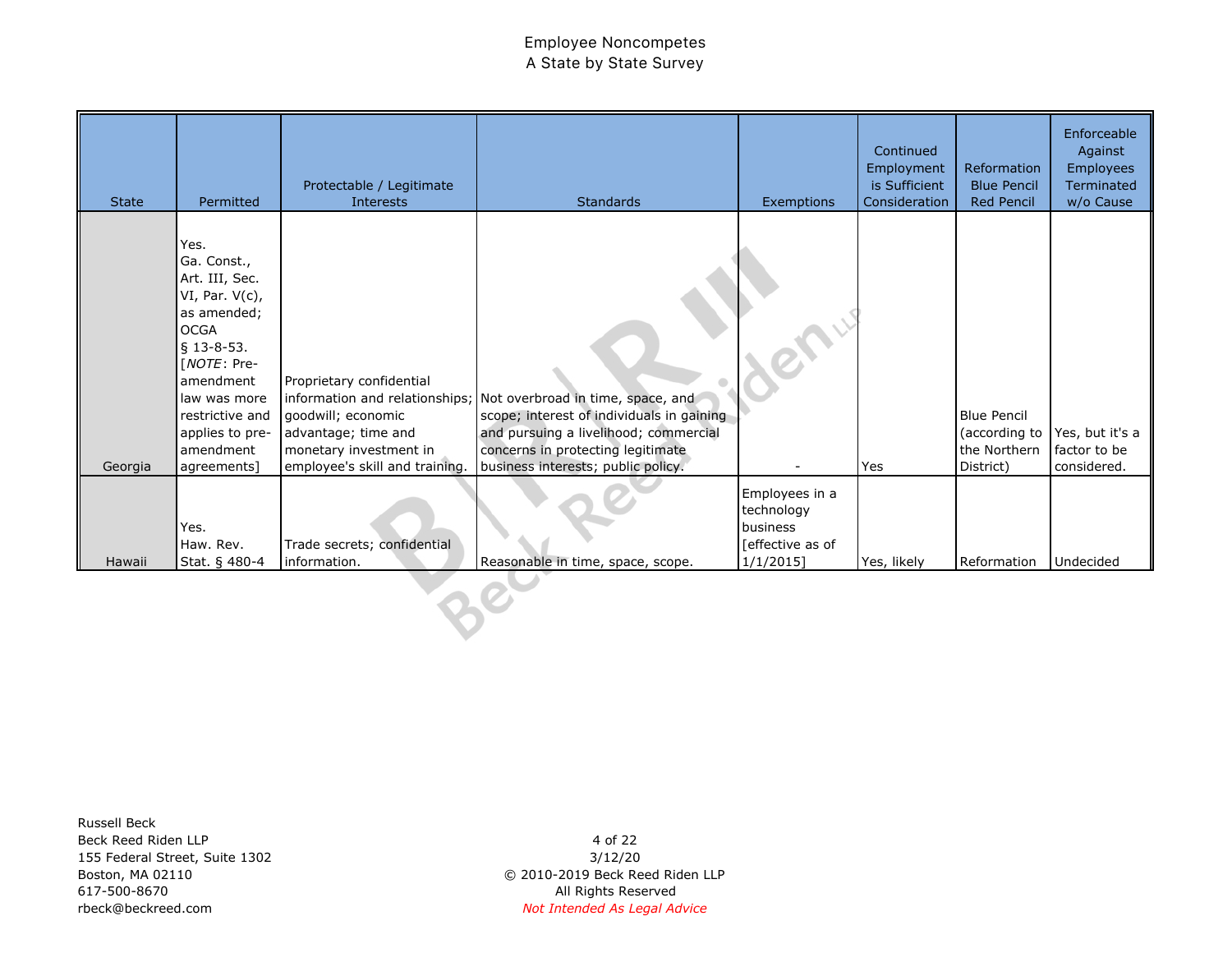| <b>State</b> | Permitted                                                                                 | Protectable / Legitimate<br>Interests                                                                                                                                                                                                                                          | <b>Standards</b>                                                                                                                                                                                                                                                                                                                                                                                                                                                                                                                                                                                                                                                      | Exemptions                                                                                                                                                                                                                                                                                                                                                                                            | Continued<br>Employment<br>is Sufficient<br>Consideration                                   | Reformation<br><b>Blue Pencil</b><br><b>Red Pencil</b> | Enforceable<br>Against<br><b>Employees</b><br>Terminated<br>w/o Cause |
|--------------|-------------------------------------------------------------------------------------------|--------------------------------------------------------------------------------------------------------------------------------------------------------------------------------------------------------------------------------------------------------------------------------|-----------------------------------------------------------------------------------------------------------------------------------------------------------------------------------------------------------------------------------------------------------------------------------------------------------------------------------------------------------------------------------------------------------------------------------------------------------------------------------------------------------------------------------------------------------------------------------------------------------------------------------------------------------------------|-------------------------------------------------------------------------------------------------------------------------------------------------------------------------------------------------------------------------------------------------------------------------------------------------------------------------------------------------------------------------------------------------------|---------------------------------------------------------------------------------------------|--------------------------------------------------------|-----------------------------------------------------------------------|
| Idaho        | Yes as to "key<br>employees"<br>(defined in<br>statute).<br>Idaho Code §§<br>44-2701-2704 | Trade secrets; technologies;<br>plans; business processes<br>and methods of operation;<br>goodwill; customers;<br>customer lists; customer<br>contacts and referral sources;<br>vendors and vendor contacts;<br>financial and marketing<br>information; potentially<br>others. | Reasonable as to duration, geographical<br>area, type of employment or line of<br>business, and does not impose a<br>greater restraint than is reasonably<br>necessary to protect the employer's<br>legitimate business interests;<br>reasonable as to covenantor,<br>intellectual property; business covenantee, and public. Rebuttable<br>presumptions of reasonableness: 18<br>months; geographic area restricted to<br>areas employee provided services or<br>had significant presence or influence;<br>limited to line of business in which<br>employee worked. Presumption that<br>employee is "key employee" if in<br>highest paid 5% employees in<br>company. | Non-"key<br>employees."<br>("Key<br>employees" are<br>those who have<br>gained a high<br>level of inside<br>knowledge,<br>influence,<br>credibility,<br>notoriety, fame,<br>reputation or<br>public persona as<br>a representative<br>or spokesperson<br>of the employer,<br>and as a result,<br>have the ability<br>to harm or<br>threaten an<br>employer's<br>legitimate<br>business<br>interests.) | Yes (but if no<br>additional<br>consideration,<br>noncompete<br>is limited to<br>18 months) | Reformation                                            | Yes                                                                   |
| Illinois     | Yes                                                                                       | Legitimate business interests<br>are based on the totality of<br>the facts and circumstances<br>of the case. Trade secrets,<br>confidential information, and<br>near permenant business<br>relationships are factors.                                                          | Ancillary to a valid employment<br>relationship; no greater than required<br>to protect a legitimate business<br>interest; does not impose undue<br>hardship on the employee; not<br>injurious to the public; and reasonable<br>in time, space, and scope. [May require<br>two years of employment before any<br>noncompete can be enforced.]                                                                                                                                                                                                                                                                                                                         | Broadcasters;<br>government<br>contractors;<br>physicians; low-<br>income workers.                                                                                                                                                                                                                                                                                                                    | Yes (if<br>employment<br>continued for<br>sufficient<br>duration)                           | Reformation                                            | Yes                                                                   |

Russell Beck

Beck Reed Riden LLP 155 Federal Street, Suite 1302 Boston, MA 02110 617-500-8670 rbeck@beckreed.com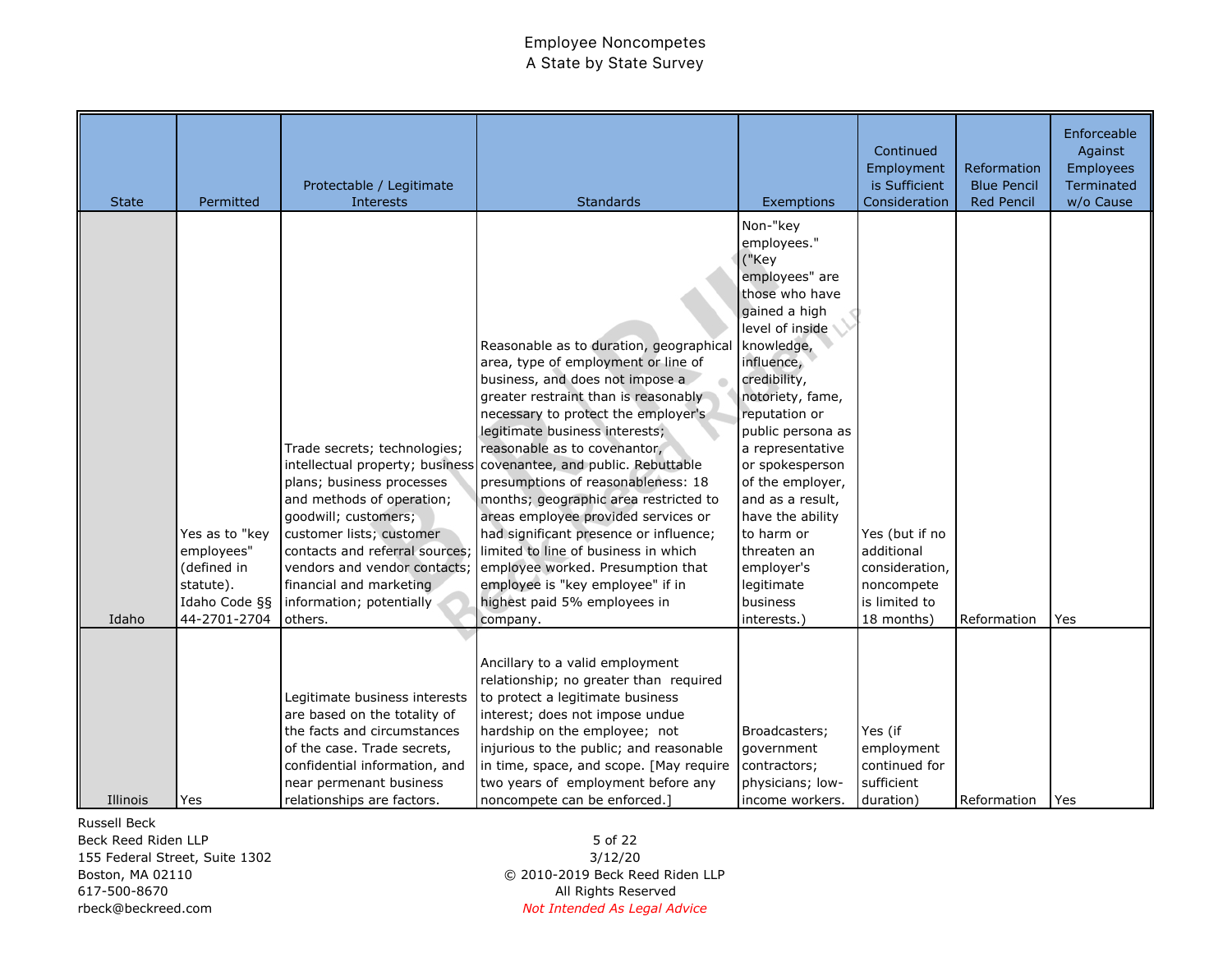| <b>State</b> | Permitted                               | Protectable / Legitimate<br>Interests                                                                                                                          | <b>Standards</b>                                                                                                                                                                                                                                                                                                                                                          | Exemptions                                                                                   | Continued<br>Employment<br>is Sufficient<br>Consideration          | Reformation<br><b>Blue Pencil</b><br><b>Red Pencil</b>         | Enforceable<br>Against<br>Employees<br>Terminated<br>w/o Cause |
|--------------|-----------------------------------------|----------------------------------------------------------------------------------------------------------------------------------------------------------------|---------------------------------------------------------------------------------------------------------------------------------------------------------------------------------------------------------------------------------------------------------------------------------------------------------------------------------------------------------------------------|----------------------------------------------------------------------------------------------|--------------------------------------------------------------------|----------------------------------------------------------------|----------------------------------------------------------------|
| Indiana      | Yes                                     | Trade secrets; confidential<br>information; goodwill; special<br>training or techniques.                                                                       | Clear and specific (not general)<br>restraint must be reasonable in light of<br>the legitimate interests to be protected;<br>reasonableness is measured by totality<br>of interrelationship of the interest, and<br>the time, space, and scope of the<br>restriction, judged by the needs for the<br>restriction, the effect on the employee,<br>and the public interest. |                                                                                              | Yes                                                                | <b>Blue Pencil</b>                                             | Yes                                                            |
| Iowa         | Yes                                     | Trade secrets; goodwill;<br>specialized training.                                                                                                              | Whether the restriction is reasonably<br>necessary to protect the employer's<br>business, unreasonably restrictive (time Franchisees<br>and space), and prejudicial to the public<br>interest.                                                                                                                                                                            | (where franchisor<br>does not renew)                                                         | Yes                                                                | Reformation                                                    | Yes, but it's a<br>factor to be<br>considered.                 |
| Kansas       | Yes                                     | Trade secrets; confidential<br>business information; loss of<br>clients; goodwill; preserving<br>contracts; referral sources;<br>reputation; special training. | Protects a legitimate business interest;<br>contact with clients; customer not undue burden on employee; not<br>injurious to public welfare; reasonable<br>in time and space.                                                                                                                                                                                             | Accountants<br>(limited)                                                                     | Yes                                                                | Reformation                                                    | Yes                                                            |
| Kentucky     | Yes                                     | Confidential business<br>information; customer lists;<br>competition; employee<br>training investment in<br>training.                                          | Reasonable in scope and purpose;<br>reasonableness determined by the<br>time, space, and "charter" of the<br>restriction; no undue hardship; does not<br>interfere with public interest                                                                                                                                                                                   |                                                                                              | No, although<br>threatened<br>loss of job<br>might be a<br>factor. | Reformation                                                    | Undecided<br>(but it can be<br>a factor)                       |
| Louisiana    | Yes.<br>La. Rev. Stat.<br>Ann. § 23:921 | Trade secrets; financial<br>information; management<br>techniques; extensive<br>training (if such training is<br>unrecouped through<br>employee's work).       | No more than two years; specifies the<br>specific geographic reach (by parishes,<br>municipalities, or their respective<br>parts); defines employer's business;<br>strict compliance with statute.                                                                                                                                                                        | Automobile<br>salesmen; real<br>estate broker's<br>licensees<br>(procedural<br>requirements) | Yes                                                                | Blue Pencil, if<br>allowed by<br>the<br>noncompete Yes, likely |                                                                |

Russell Beck Beck Reed Riden LLP 155 Federal Street, Suite 1302 Boston, MA 02110 617-500-8670 rbeck@beckreed.com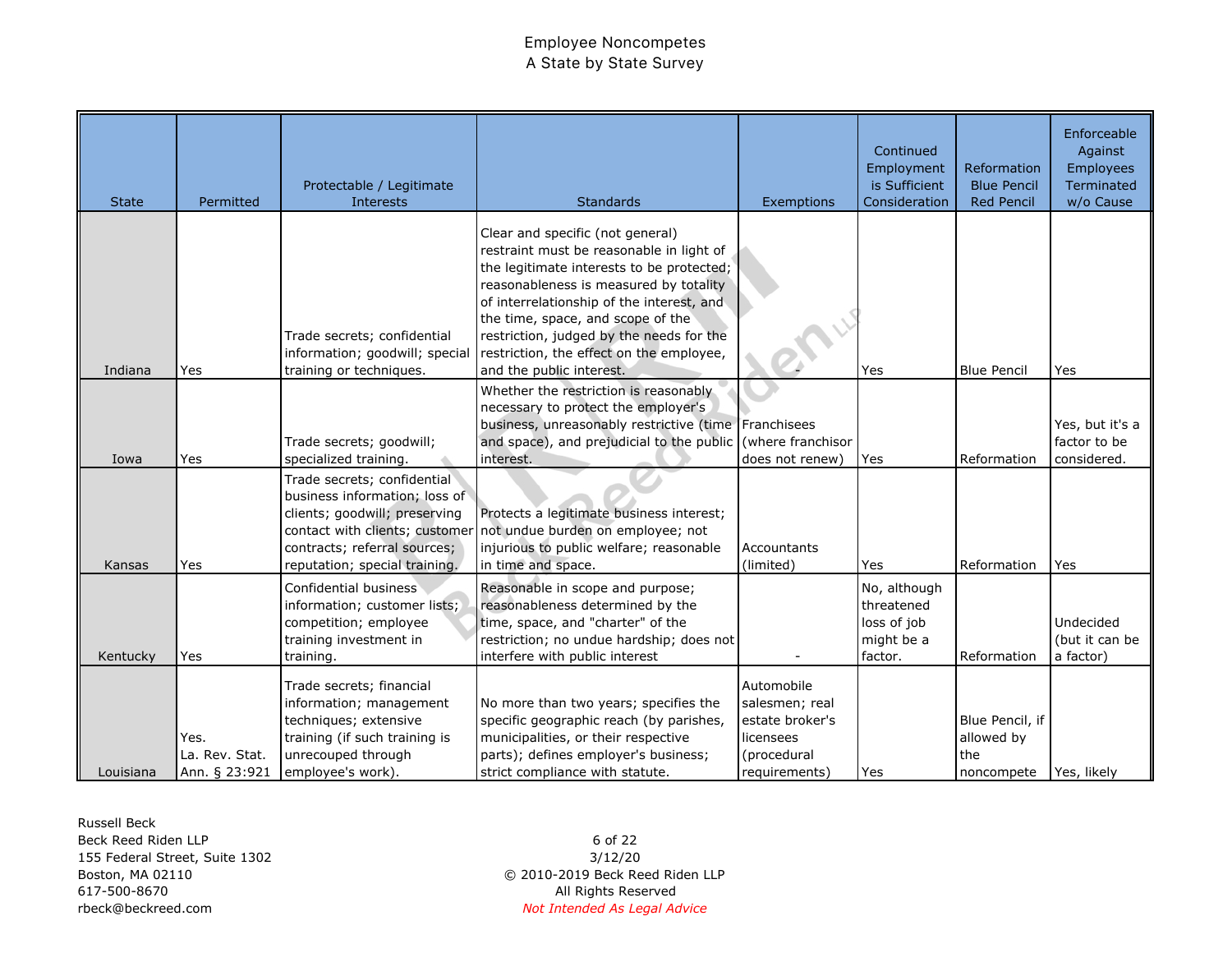| <b>State</b> | Permitted                                         | Protectable / Legitimate<br>Interests                                                                        | <b>Standards</b>                                                                                                                                                                                                                                                                                                                                                                                                                                                                                                                                                                                   | Exemptions                                                                                                                                                                                     | Continued<br>Employment<br>is Sufficient<br>Consideration | Reformation<br><b>Blue Pencil</b><br><b>Red Pencil</b> | Enforceable<br>Against<br><b>Employees</b><br>Terminated<br>w/o Cause |
|--------------|---------------------------------------------------|--------------------------------------------------------------------------------------------------------------|----------------------------------------------------------------------------------------------------------------------------------------------------------------------------------------------------------------------------------------------------------------------------------------------------------------------------------------------------------------------------------------------------------------------------------------------------------------------------------------------------------------------------------------------------------------------------------------------------|------------------------------------------------------------------------------------------------------------------------------------------------------------------------------------------------|-----------------------------------------------------------|--------------------------------------------------------|-----------------------------------------------------------------------|
| Maine        | Yes<br>Me. Rev. Stat.<br>Ti. 26, c. 7, §<br>599-A | Trade secrets; confidential<br>information; goodwill.                                                        | No broader than necessary to protect<br>the employer's legitimate business<br>interest; reasonable as to time, space,<br>and interests to be protected; no undue<br>hardship to employee. In addition, for<br>agreements signed on or after<br>September 18, 2019: employee must<br>receive notice of noncompete by time<br>of offer and a copy of the agreement 3<br>business days in advance of the<br>deadline to sign; and the employee<br>(except certain physicians) must be<br>employed at least a year or remain<br>employed for at least six months after<br>signed, whichever is longer. | <b>Broadcast</b><br>industry<br>(presumption);<br>low-wage<br>workers (earning<br>less than or equal<br>to 400% of the<br>federal individual<br>poverty level -<br>\$49,960 as of<br>$2019$ ). | Yes                                                       | Reformation                                            | Yes, likely                                                           |
| Maryland     | Yes<br>Md. Code, Lab.<br>& Empl. § 3-<br>716      | Trade secrets; routes; client<br>lists; established customer<br>relationships; goodwill;<br>unique services. | Duration and space no wider than<br>reasonably necessary to protect<br>legitimate interests; no undue hardship<br>to employee; not contrary to public<br>policy; ancillary to the employment.                                                                                                                                                                                                                                                                                                                                                                                                      | Effective<br>10/1/2020: Low-<br>wage employees,<br>i.e., employees<br>earning less than<br>\$15 per hour or<br>\$31,200<br>annually.                                                           | Yes                                                       | <b>Blue Pencil</b>                                     | No, likely                                                            |

Russell Beck Beck Reed Riden LLP 155 Federal Street, Suite 1302 Boston, MA 02110 617-500-8670 rbeck@beckreed.com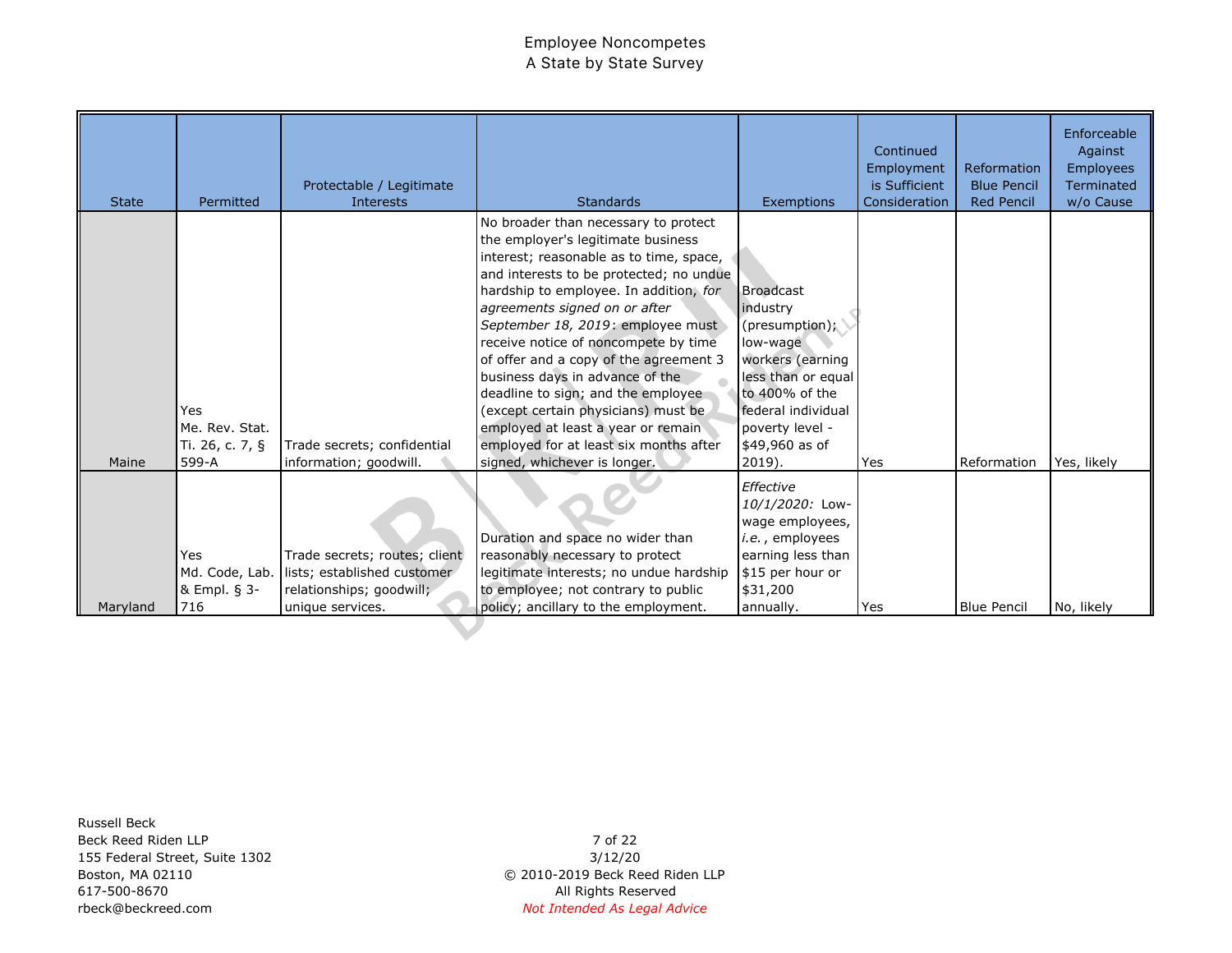| <b>State</b>           | Permitted                                                                                                      | Protectable / Legitimate<br>Interests                             | <b>Standards</b>                                                                                                                                                                                                                                                                                                                                                                                                                                                                                                                 | Exemptions                                                                                                                                                                                                                                                                                                                                                            | Continued<br>Employment<br>is Sufficient<br>Consideration | Reformation<br><b>Blue Pencil</b><br><b>Red Pencil</b> | Enforceable<br>Against<br>Employees<br>Terminated<br>w/o Cause |
|------------------------|----------------------------------------------------------------------------------------------------------------|-------------------------------------------------------------------|----------------------------------------------------------------------------------------------------------------------------------------------------------------------------------------------------------------------------------------------------------------------------------------------------------------------------------------------------------------------------------------------------------------------------------------------------------------------------------------------------------------------------------|-----------------------------------------------------------------------------------------------------------------------------------------------------------------------------------------------------------------------------------------------------------------------------------------------------------------------------------------------------------------------|-----------------------------------------------------------|--------------------------------------------------------|----------------------------------------------------------------|
| Massachusetts 1, 2018) | Yes.<br>Mass. Gen.<br>Laws c. 149, §<br>24L (applies<br>only to<br>agreements<br>signed on or<br>after October | Trade secrets; confidential<br>information; goodwill.             | Narrowly tailored to protect legitimate<br>business interest; limited in time,<br>space, and scope; consonant with<br>public policy.<br>Additional requirements added by 2018<br>statute: must be signed by both<br>parties; provided to employee 10 days<br>in advance (or prior to a formal offer, if<br>earlier); state that the employee has<br>the right to consult counsel; and satisfy<br>consideration requirements.<br>Presumptions of necessity of the<br>agreement and reasonableness as to<br>place and scope apply. | Broadcasters;<br>physicians;<br>nurses; social<br>workers;<br>psychologists.<br>Additional<br>exemptions<br>added by 2018<br>statute: FLSA<br>nonexempt<br>employees;<br>student<br>interns/short-<br>term student<br>employees;<br>employees who<br>have been<br>terminated<br>without cause or<br>laid off; and<br>employees that<br>re 18 years old or<br>younger. | No (per new<br>statute; yes<br>before)                    | Reformation                                            | No (per new<br>statute; yes<br>before)                         |
| Michigan               | Yes.<br>Mich. Comp.<br>Laws<br>§ 445.774a                                                                      | Trade secrets; confidential<br>business information;<br>goodwill. | Must have an honest and just purpose<br>and to protect legitimate business<br>interests; reasonable in time (no more<br>than one year), space, and scope or<br>line of business; not injurious to the<br>public.                                                                                                                                                                                                                                                                                                                 |                                                                                                                                                                                                                                                                                                                                                                       | Yes                                                       | Reformation                                            | <b>Yes</b>                                                     |

Russell Beck Beck Reed Riden LLP 155 Federal Street, Suite 1302 Boston, MA 02110 617-500-8670 rbeck@beckreed.com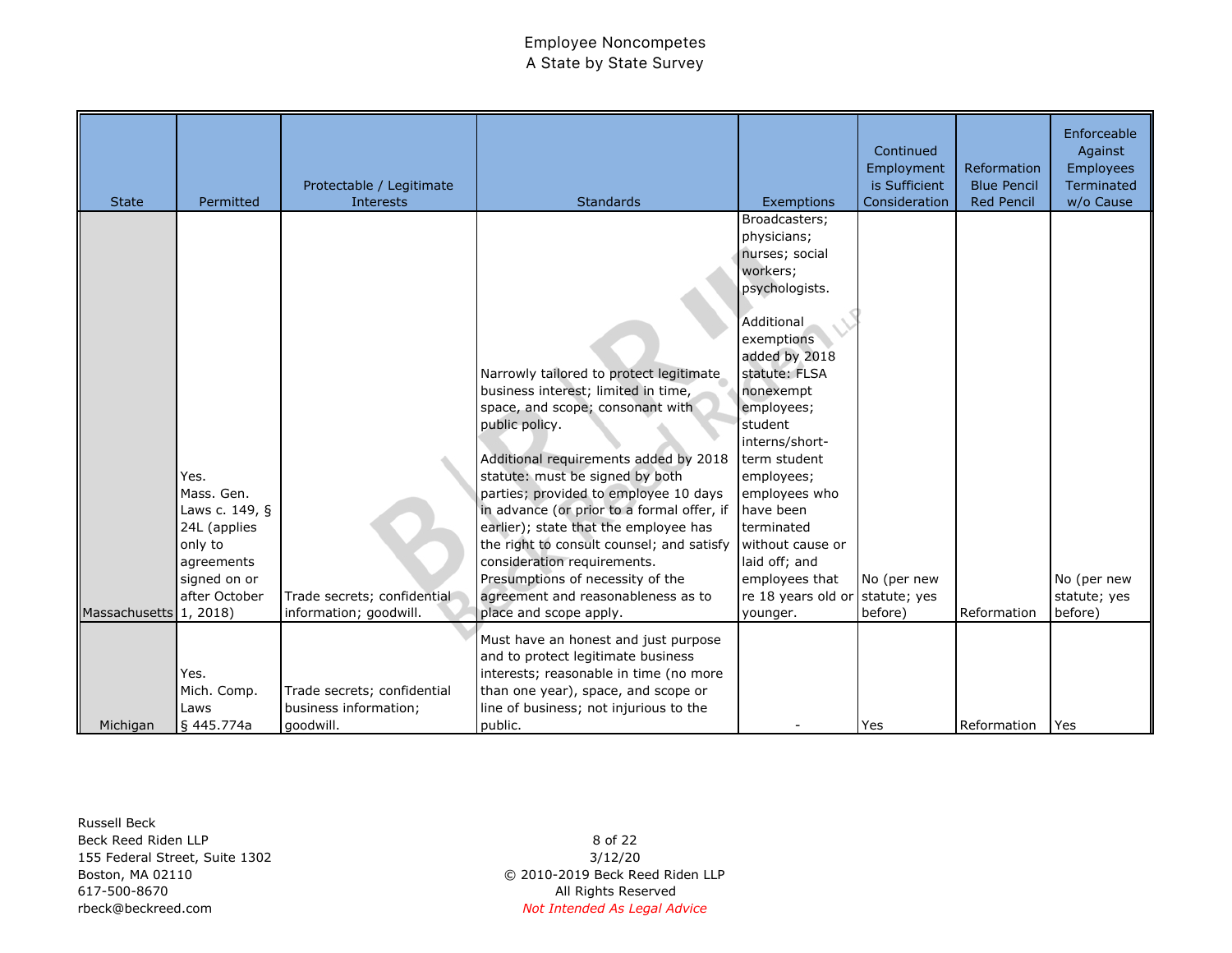| <b>State</b> | Permitted                                                | Protectable / Legitimate<br>Interests                                                                                                                                                                            | <b>Standards</b>                                                                                                                                                                                                                                                                                                                                                                                                                                                                    | Exemptions                     | Continued<br>Employment<br>is Sufficient<br>Consideration                | Reformation<br><b>Blue Pencil</b><br><b>Red Pencil</b> | Enforceable<br>Against<br>Employees<br>Terminated<br>w/o Cause |
|--------------|----------------------------------------------------------|------------------------------------------------------------------------------------------------------------------------------------------------------------------------------------------------------------------|-------------------------------------------------------------------------------------------------------------------------------------------------------------------------------------------------------------------------------------------------------------------------------------------------------------------------------------------------------------------------------------------------------------------------------------------------------------------------------------|--------------------------------|--------------------------------------------------------------------------|--------------------------------------------------------|----------------------------------------------------------------|
| Minnesota    | Yes                                                      | Trade secrets; confidential<br>business information;<br>goodwill; prevention of unfair<br>competition.                                                                                                           | No broader than necessary to protect<br>the employer's legitimate business<br>interest; does not impose unnecessary<br>hardship on employee.                                                                                                                                                                                                                                                                                                                                        |                                | No                                                                       | Reformation                                            | Yes                                                            |
| Mississippi  | Yes                                                      | Trade secrets; confidential<br>business information;<br>goodwill; ability to succeed in<br>a competitive market.                                                                                                 | Reasonableness and specificity of<br>restriction, primarily, in time and space;<br>hardship to employer and employee;<br>public interest.                                                                                                                                                                                                                                                                                                                                           |                                | Yes (though<br>questioned if<br>employee<br>terminated<br>shortly after) | Reformation                                            | Yes                                                            |
| Missouri     | Yes.<br>28 Mo. Stat.<br>Ann.<br>$§$ 431.202<br>(related) | Trade secrets; confidential<br>business information;<br>customer or supplier<br>relationships, goodwill, or<br>loyalty; customer lists;<br>protection from unfair<br>competition; stability in the<br>workforce. | Reasonably necessary to protect<br>legitimate interests; reasonable in time<br>and space; not an unreasonable<br>restraint on employee; purpose served;<br>situation of the parties; limits of the<br>restraint; specialization of the business.<br>[Absence of legitimate business interest Secretaries<br>impacts duration, which can be no more<br>than one year.]                                                                                                               | (limited); clerks<br>(limited) | No                                                                       | Reformation                                            | Yes                                                            |
| Montana      | Yes.<br>Mont. Code<br>Ann.<br>§§ 28-703-05               | Trade secrets; proprietary<br>information that would<br>provide an employee with an<br>unfair advantage; goodwill;<br>customer relationships.                                                                    | Partial or restricted in its operation by<br>being limited in operation either as to<br>time or place; supported by "some<br>good consideration"; protects a<br>legitimate business interest;<br>reasonable, affording only a fair<br>protection to the interests of the party<br>in whose favor it is made, and not so<br>large in its operation as to interfere with<br>(or impose an unreasonable burden<br>upon) the employer, the employee, or<br>the interests of the public. |                                | No                                                                       | Blue Pencil,<br>likely                                 | N <sub>o</sub>                                                 |

Russell Beck

Beck Reed Riden LLP 155 Federal Street, Suite 1302 Boston, MA 02110 617-500-8670 rbeck@beckreed.com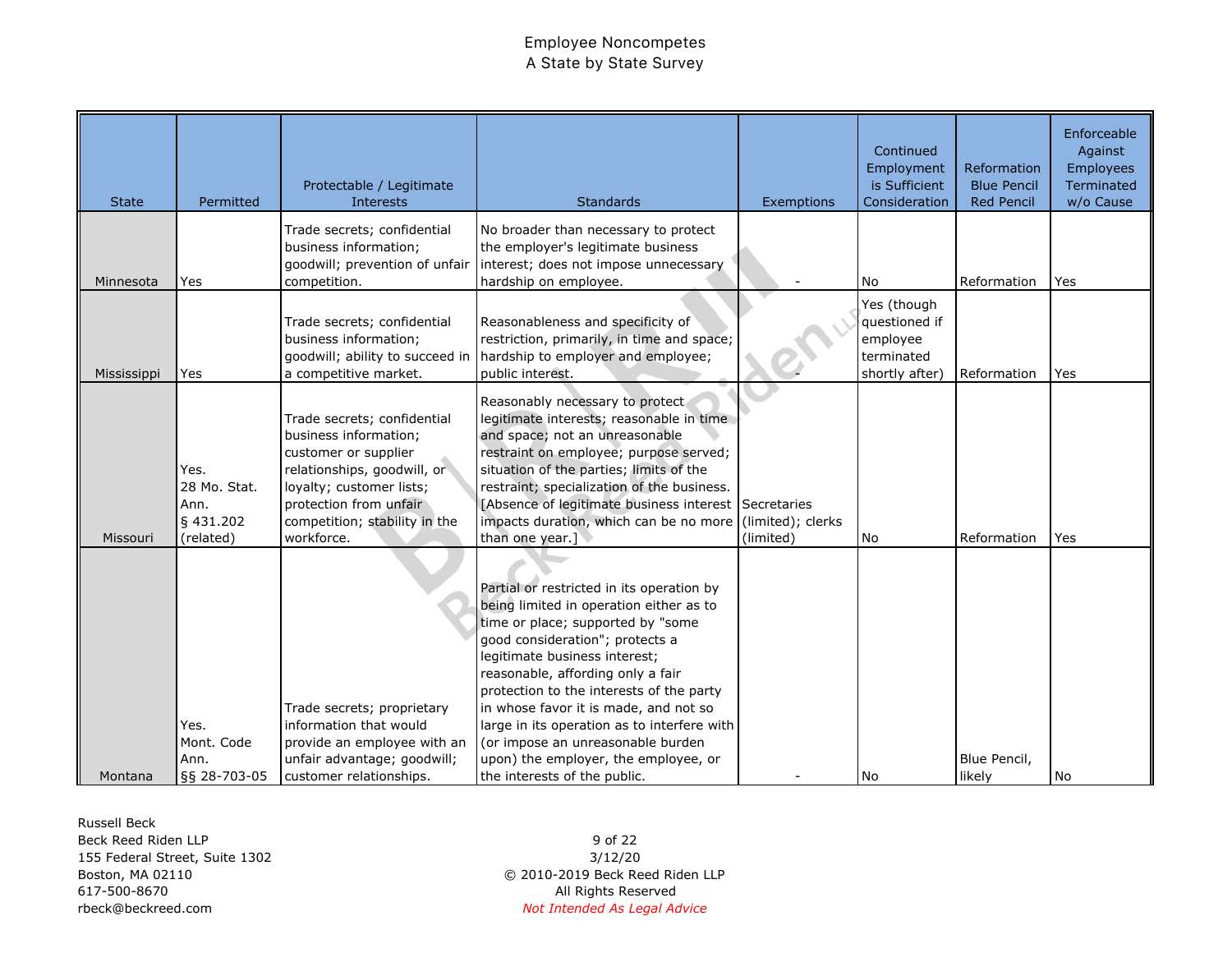| <b>State</b> | Permitted                                                         | Protectable / Legitimate<br>Interests | <b>Standards</b>                                                                                                                                                                                                                                                                                                                                                                                                                                                                                                          | Exemptions | Continued<br>Employment<br>is Sufficient<br>Consideration | Reformation<br><b>Blue Pencil</b><br><b>Red Pencil</b> | Enforceable<br>Against<br><b>Employees</b><br>Terminated<br>w/o Cause                                                                                                                                                     |
|--------------|-------------------------------------------------------------------|---------------------------------------|---------------------------------------------------------------------------------------------------------------------------------------------------------------------------------------------------------------------------------------------------------------------------------------------------------------------------------------------------------------------------------------------------------------------------------------------------------------------------------------------------------------------------|------------|-----------------------------------------------------------|--------------------------------------------------------|---------------------------------------------------------------------------------------------------------------------------------------------------------------------------------------------------------------------------|
|              |                                                                   | Trade secrets; confidential           | Reasonably necessary to protect<br>legitimate interests; not unduly harsh or<br>oppressive to employee; not injurious<br>to the public. Considerations include:<br>inequality in bargaining power; risk of<br>loss of customers; extent of<br>participation in securing and retaining<br>customers; good faith of employer;<br>employee's job, training, health,<br>education, and family needs; current<br>employment conditions; need for<br>employee to change his calling or<br>residence; relation of restriction to |            |                                                           |                                                        |                                                                                                                                                                                                                           |
| Nebraska     | Yes                                                               | information; goodwill.                | legitimate interest being protected.                                                                                                                                                                                                                                                                                                                                                                                                                                                                                      |            | Yes, likely                                               | Red Pencil                                             | Undecided                                                                                                                                                                                                                 |
|              | Yes.<br>Nev. Rev.<br>Stat. $\S$<br>613.195-200<br>[effective June |                                       | Void unless: (a) supported by valuable<br>consideration; (b) not greater than<br>required to protect employer; (c) no<br>undue hardship on employee; and (d)<br>appropriate in relation to the<br>consideration. Cannot restrict employee<br>from providing service to<br>customer/client if (a) customer/client<br>was not solicited; (b) customer/client<br>voluntarily chose to leave or seek<br>services from employee; and (c)<br>employee otherwise comples with time,<br>geographical area, and scope of           |            | Yes (pre-                                                 | Reformation                                            | Undecided,<br>except in<br>connection<br>with RIF,<br>"reoganization<br>or similar<br>restruction," in<br>which case<br>employee<br>must be paid<br>"salary,<br>benefits or<br>equivalent<br>compensation,<br>" including |
| Nevada       | 3, 2017                                                           | Trade secrets; goodwill.              | noncompete.                                                                                                                                                                                                                                                                                                                                                                                                                                                                                                               |            | amendment)                                                | (mandatory)                                            | severance.                                                                                                                                                                                                                |

Russell Beck Beck Reed Riden LLP 155 Federal Street, Suite 1302 Boston, MA 02110 617-500-8670 rbeck@beckreed.com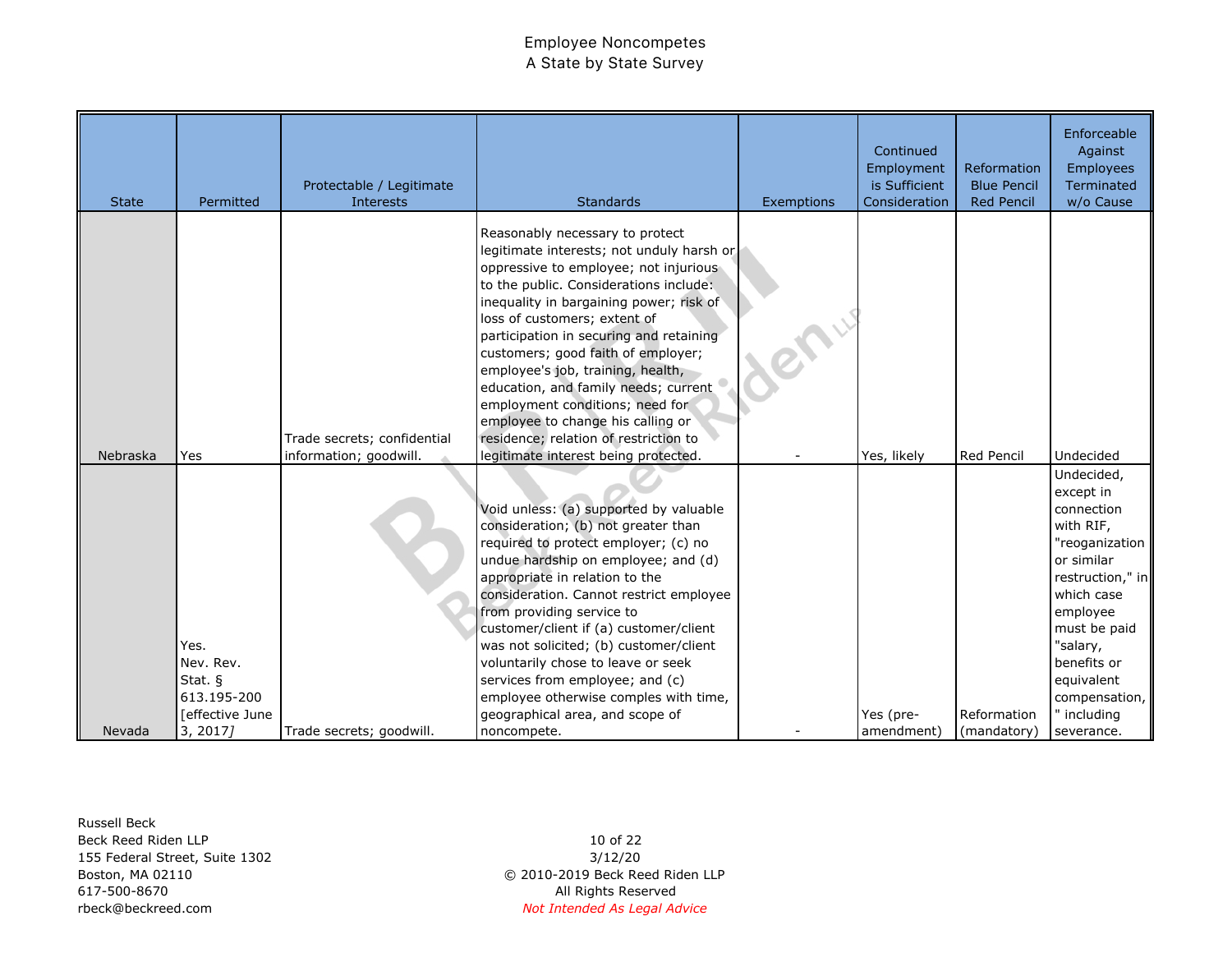| <b>State</b> | Permitted           | Protectable / Legitimate<br><b>Interests</b>                                                                                                                       | <b>Standards</b>                                                                                                                                                                                                                                                                             | Exemptions                                                                                                                                                                                                        | Continued<br>Employment<br>is Sufficient<br>Consideration | Reformation<br><b>Blue Pencil</b><br><b>Red Pencil</b> | Enforceable<br>Against<br><b>Employees</b><br>Terminated<br>w/o Cause |
|--------------|---------------------|--------------------------------------------------------------------------------------------------------------------------------------------------------------------|----------------------------------------------------------------------------------------------------------------------------------------------------------------------------------------------------------------------------------------------------------------------------------------------|-------------------------------------------------------------------------------------------------------------------------------------------------------------------------------------------------------------------|-----------------------------------------------------------|--------------------------------------------------------|-----------------------------------------------------------------------|
| <b>New</b>   | Yes.<br>RSA 275:70, | Trade secrets; confidential<br>business information;<br>goodwill; employee's special<br>influence over the employer's                                              | Not greater than necessary to protect<br>the employer's legitimate business<br>interests; no undue or disproportionate<br>hardship to employee; not injurious to<br>public interest; new employees must be<br>given a copy of the noncompete prior<br>to acceptance of offer for employment. | Physicians (RSA<br>$329:31-a$<br>(effective<br>8/5/2016)); low-<br>wage employees,<br>$i.e.$ , those<br>earning less than<br>or equal to 2x<br>minimum the<br>applicable wage -<br>federal or state<br>for tipped |                                                           |                                                        |                                                                       |
| Hampshire    | 275:70-a            | customers.                                                                                                                                                         | After September 8, 2019,                                                                                                                                                                                                                                                                     | workers                                                                                                                                                                                                           | Yes                                                       | Reformation                                            | Undecided                                                             |
|              |                     | Trade secrets; confidential<br>business information;<br>goodwill in existing<br>customers; preventing<br>employee from working with<br>customer at lower cost than | Protects a legitimate business interest;<br>not undue burden on employee; not<br>injurious to the public; not overbroad in counsel;                                                                                                                                                          | In-house                                                                                                                                                                                                          |                                                           |                                                        | Yes, but it's a<br>factor to be                                       |
| New Jersey   | Yes                 | working through employer.                                                                                                                                          | time, space, and scope.                                                                                                                                                                                                                                                                      | psychologists                                                                                                                                                                                                     | Yes                                                       | Reformation                                            | considered.                                                           |

Russell Beck Beck Reed Riden LLP 155 Federal Street, Suite 1302 Boston, MA 02110 617-500-8670 rbeck@beckreed.com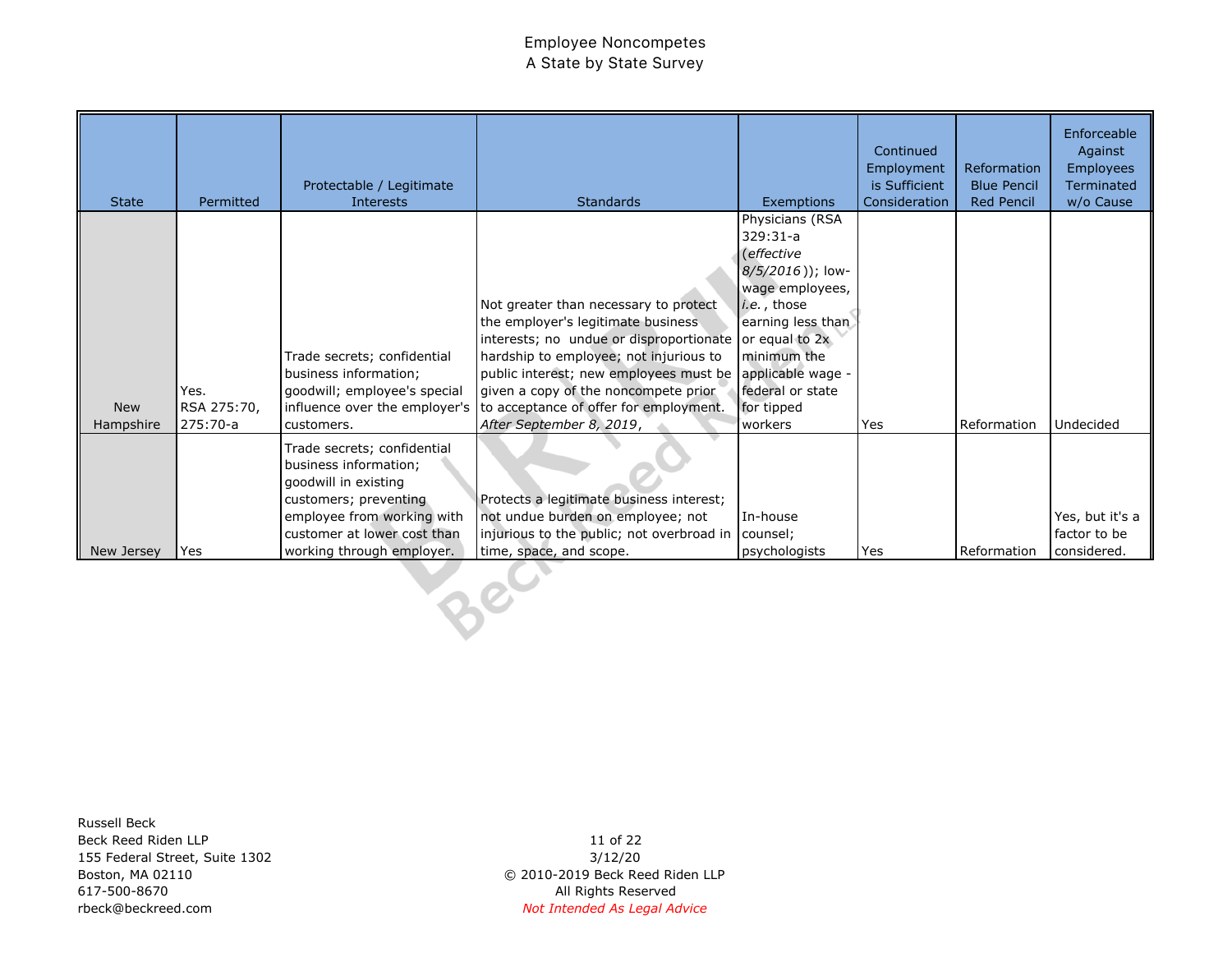| <b>State</b>      | Permitted                                                                                               | Protectable / Legitimate<br>Interests                                                                              | <b>Standards</b>                                                                                                                                 | Exemptions                                                                                                                                                                                                                                                                                                                                                                                                                                                                                                                    | Continued<br>Employment<br>is Sufficient<br>Consideration | Reformation<br><b>Blue Pencil</b><br><b>Red Pencil</b> | Enforceable<br>Against<br>Employees<br>Terminated<br>w/o Cause |
|-------------------|---------------------------------------------------------------------------------------------------------|--------------------------------------------------------------------------------------------------------------------|--------------------------------------------------------------------------------------------------------------------------------------------------|-------------------------------------------------------------------------------------------------------------------------------------------------------------------------------------------------------------------------------------------------------------------------------------------------------------------------------------------------------------------------------------------------------------------------------------------------------------------------------------------------------------------------------|-----------------------------------------------------------|--------------------------------------------------------|----------------------------------------------------------------|
| <b>New Mexico</b> | Yes.<br>N.M.S.A. 1978,<br>§§ 24-1I-1-5<br>(creates health<br>care<br>practitioner<br>exemption<br>only) | Maintaining workforce;<br>limitation of competition (but<br>not to stifle competition);<br>customer relationships. | Reasonable as applied to the employer,<br>employee, and public; not great<br>hardship to employee in exchange for<br>small benefits to employer. | Healthcare<br>practitioners<br>(dentists,<br>osteopathic<br>physicians,<br>physicians,<br>podiatrists,<br>certified<br>registered nurse<br>anethetists) to<br>the extent they<br>are providing<br>clinical health<br>care services.<br>[Exemption has<br>limits (including<br>that it does not<br>apply to a<br>covered medical<br>professional if<br>they are a<br>shareholder,<br>owner, partner,<br>or director of a<br>health care<br>practice) and is<br>effective only to<br>agreements from<br>7/1/2015 and<br>after.] | Yes, likely                                               | Undecided                                              | Undecided                                                      |

Russell Beck Beck Reed Riden LLP 155 Federal Street, Suite 1302 Boston, MA 02110 617-500-8670 rbeck@beckreed.com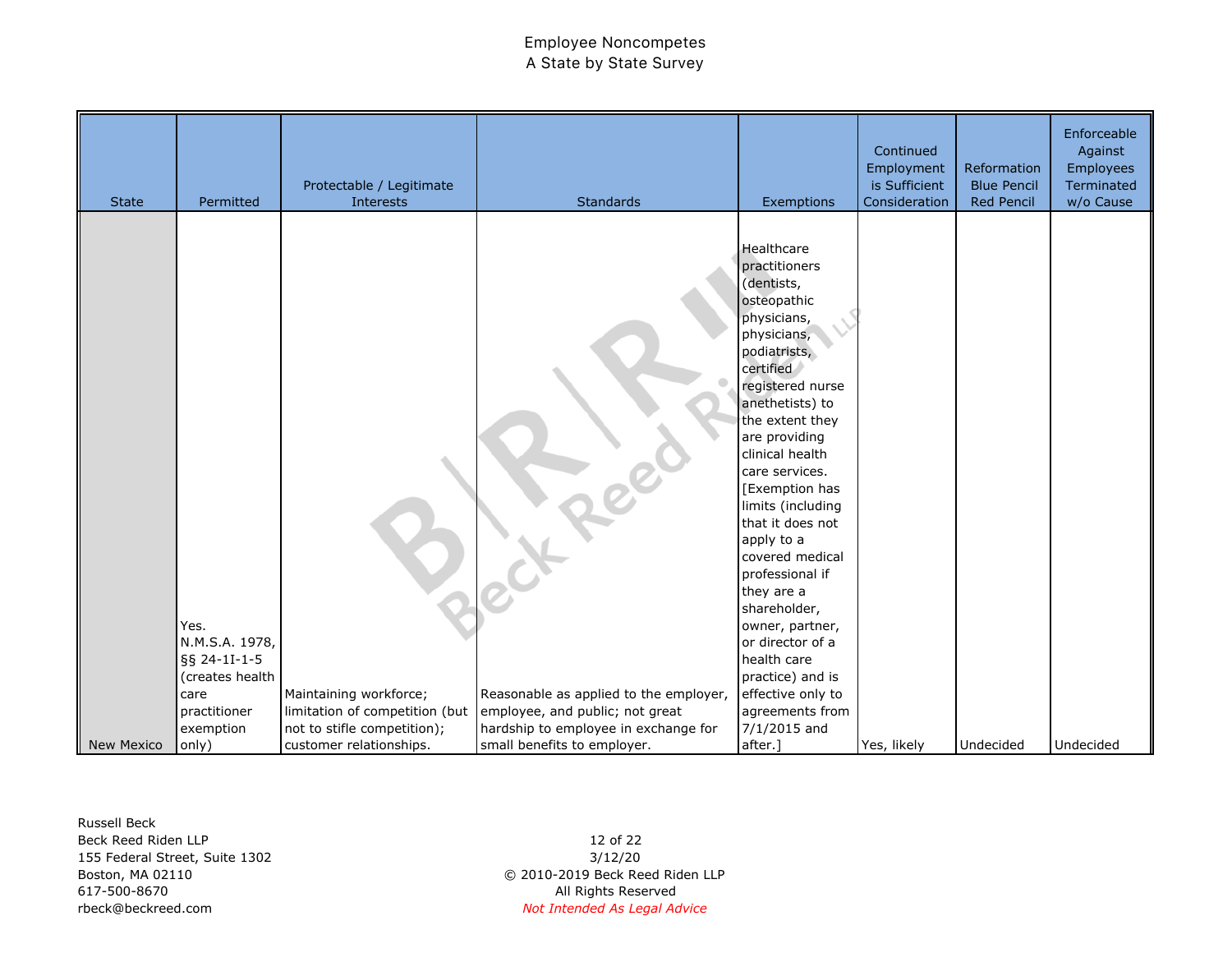| <b>State</b>           | Permitted                 | Protectable / Legitimate<br>Interests                                                                                                       | <b>Standards</b>                                                                                                                                                                                                         | Exemptions                                           | Continued<br>Employment<br>is Sufficient<br>Consideration | Reformation<br><b>Blue Pencil</b><br><b>Red Pencil</b> | Enforceable<br>Against<br><b>Employees</b><br>Terminated<br>w/o Cause |
|------------------------|---------------------------|---------------------------------------------------------------------------------------------------------------------------------------------|--------------------------------------------------------------------------------------------------------------------------------------------------------------------------------------------------------------------------|------------------------------------------------------|-----------------------------------------------------------|--------------------------------------------------------|-----------------------------------------------------------------------|
| New York               | Yes                       | Trade secrets; confidential<br>information; goodwill; on-air<br>persona of broadcasters;<br>employee's unique or<br>extraordinary services. | Reasonable in time and space, and no<br>greater than is required for the<br>protection of the legitimate interest of<br>the employer; does not impose undue<br>hardship on the employee; not injurious<br>to the public. |                                                      | Yes                                                       | Reformation                                            | Cases are split                                                       |
| North Carolina § 75-4  | Yes.                      | Trade secrets; confidential<br>N.C. Gen. Stat. business information;<br>goodwill.                                                           | In writing; part of an employment<br>contract; reasonably necessary to<br>protect legitimate business interest;<br>reasonable in time and space; not<br>against public policy.                                           | Physicians,<br>possibly (in<br>underserved<br>areas) | <b>No</b>                                                 | <b>Blue Pencil</b>                                     | Yes, likely.                                                          |
| North Dakota § 9-08-06 | No.<br>N.D. Cent.<br>Code |                                                                                                                                             |                                                                                                                                                                                                                          |                                                      |                                                           |                                                        |                                                                       |

Russell Beck Beck Reed Riden LLP 155 Federal Street, Suite 1302 Boston, MA 02110 617-500-8670 rbeck@beckreed.com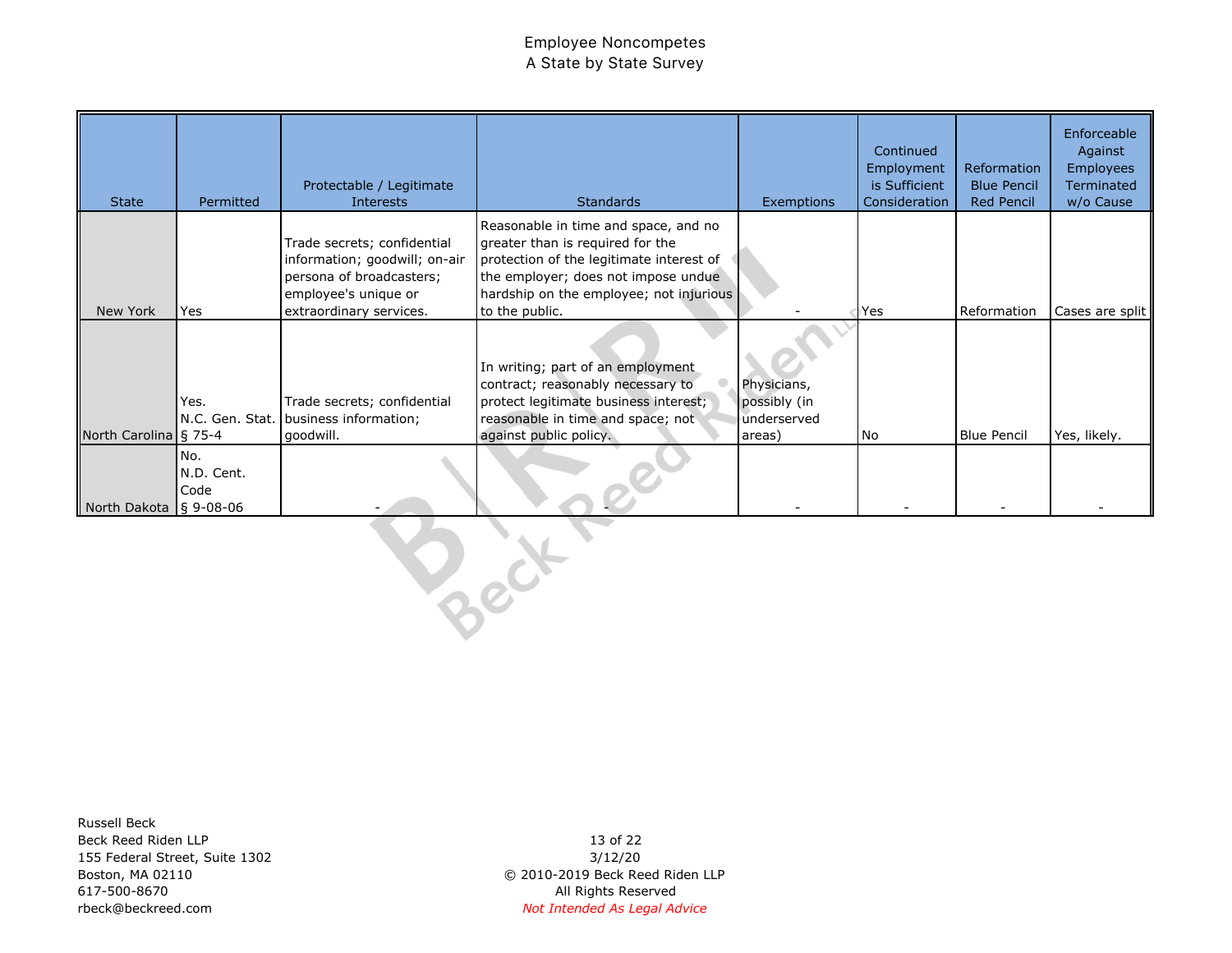| <b>State</b> | Permitted                    | Protectable / Legitimate<br>Interests                                                                                                                           | <b>Standards</b>                                                                                                                                                                                                                                                                                                                                                                                                                                                                                                                                                                                                                                                                                                                                                                                                  | Exemptions | Continued<br>Employment<br>is Sufficient<br>Consideration | <b>Reformation</b><br><b>Blue Pencil</b><br><b>Red Pencil</b> | Enforceable<br>Against<br><b>Employees</b><br>Terminated<br>w/o Cause |
|--------------|------------------------------|-----------------------------------------------------------------------------------------------------------------------------------------------------------------|-------------------------------------------------------------------------------------------------------------------------------------------------------------------------------------------------------------------------------------------------------------------------------------------------------------------------------------------------------------------------------------------------------------------------------------------------------------------------------------------------------------------------------------------------------------------------------------------------------------------------------------------------------------------------------------------------------------------------------------------------------------------------------------------------------------------|------------|-----------------------------------------------------------|---------------------------------------------------------------|-----------------------------------------------------------------------|
| Ohio         | Yes                          | Trade secrets; confidential<br>information; customer<br>relationships; prevention of<br>the use of proprietary<br>customer information to<br>solicit customers. | Not greater than necessary to protect<br>the employer's legitimate business<br>interests; no undue hardship to<br>employee; not injurious to public<br>interest. Considerations: absence or<br>presence of limitations as to time and<br>space; whether employee is sole<br>contact with customer; employee's<br>possession of trade secrets or<br>confidential information; purpose of<br>restriction (elimination of unfair<br>competition vs. ordinary competition<br>and whether seeks to stifle employee's<br>inherent skill and experience);<br>proportionality of benefit to employer<br>as compared to the detriment to the<br>employee; other means of support for<br>employee; when employee's talent was<br>developed; whether forbidden<br>employment is merely incidental to the<br>main employment. |            | Yes                                                       | Reformation                                                   | Yes                                                                   |
| Oklahoma     | No.<br>OK Stat.<br>§ 15-219A |                                                                                                                                                                 |                                                                                                                                                                                                                                                                                                                                                                                                                                                                                                                                                                                                                                                                                                                                                                                                                   |            |                                                           |                                                               |                                                                       |

Russell Beck Beck Reed Riden LLP 155 Federal Street, Suite 1302 Boston, MA 02110 617-500-8670 rbeck@beckreed.com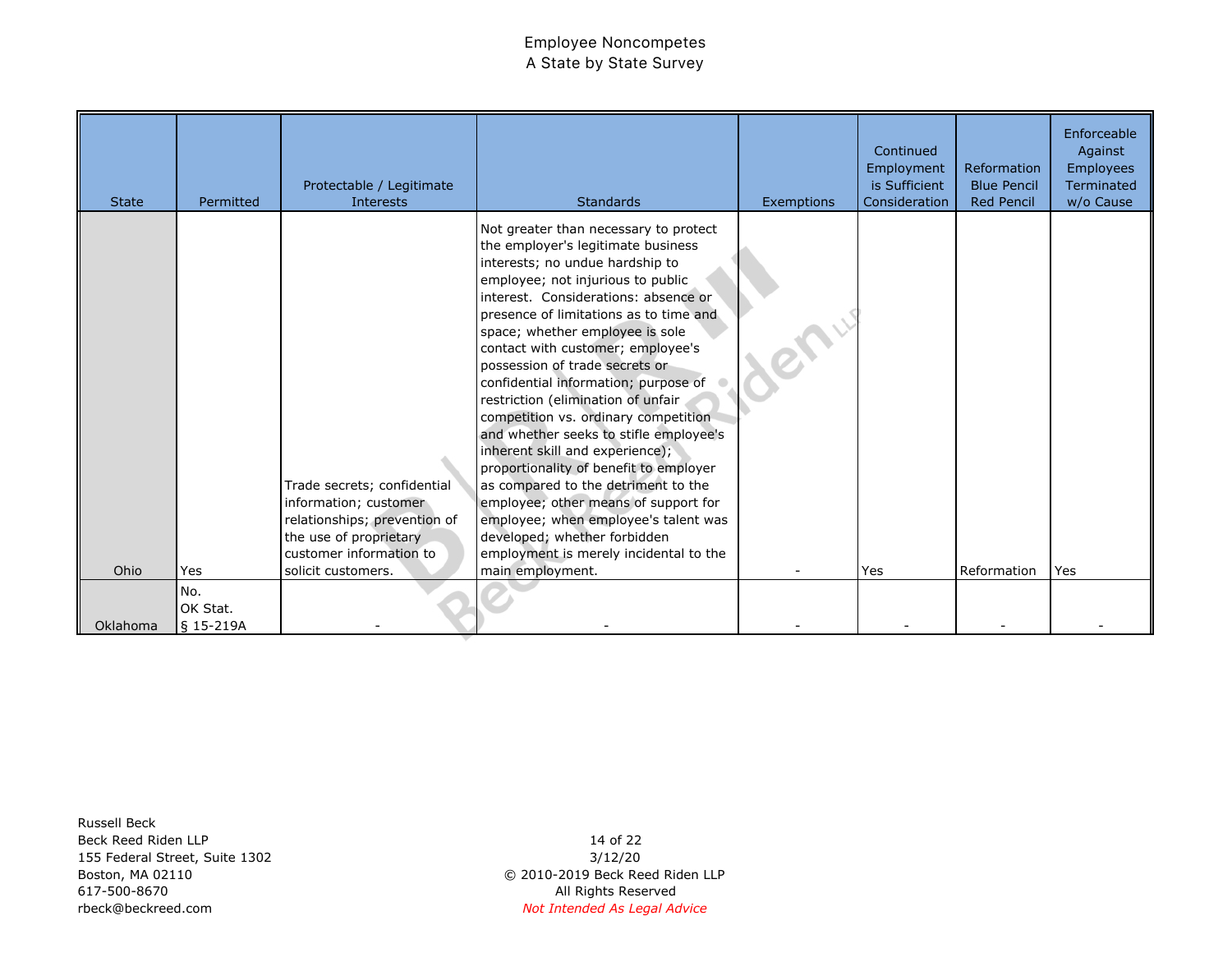| <b>State</b> | Permitted                           | Protectable / Legitimate<br><b>Interests</b>                                                                                                                | <b>Standards</b>                                                                                                                                                                                                                                                                                                                                                                                                                                                                                                                                                                                                                                                                            | Exemptions                 | Continued<br>Employment<br>is Sufficient<br>Consideration | Reformation<br><b>Blue Pencil</b><br><b>Red Pencil</b> | Enforceable<br>Against<br>Employees<br>Terminated<br>w/o Cause |
|--------------|-------------------------------------|-------------------------------------------------------------------------------------------------------------------------------------------------------------|---------------------------------------------------------------------------------------------------------------------------------------------------------------------------------------------------------------------------------------------------------------------------------------------------------------------------------------------------------------------------------------------------------------------------------------------------------------------------------------------------------------------------------------------------------------------------------------------------------------------------------------------------------------------------------------------|----------------------------|-----------------------------------------------------------|--------------------------------------------------------|----------------------------------------------------------------|
| Oregon       | Yes.<br>Or. Rev. Stat.<br>\$653.295 | Trade secrets; confidential<br>business or professional<br>information; investment in<br>certain on-air broadcasters;<br>customer contacts and<br>goodwill. | Noncompete provided at least two<br>weeks before employment or with bona<br>fide advancement; employee is in an<br>executive, admininstrative, or<br>professional role and meets minimum<br>compensation threshold; restricted in<br>time or space; application of restriction<br>should afford only a fair protection of<br>the employer's interests; must not<br>interfere with public interest. As of<br>January 1, 2016, noncompetes are<br>limited to 18 months. [Qualifying]<br>garden leave clauses are enforceable.]<br>Effective January 1, 2020, a signed,<br>written copy of the employee's<br>noncompete must be sent within 30<br>days following termination of<br>employment. | Home healthcare<br>workers | <b>No</b>                                                 | Reformation                                            | Undecided                                                      |
| Pennsylvania | Yes                                 | Trade secrets; confidential<br>information; goodwill;<br>investment in specialized<br>training; unique or<br>extraordinary skills.                          | Ancillary to employment relation or<br>other transaction; reasonably necessary<br>to protect the employer's legitimate<br>interests; reasonable in time and space.                                                                                                                                                                                                                                                                                                                                                                                                                                                                                                                          |                            | No                                                        | Reformation                                            | Yes, but it's a<br>factor to be<br>considered.                 |

Russell Beck Beck Reed Riden LLP 155 Federal Street, Suite 1302 Boston, MA 02110 617-500-8670 rbeck@beckreed.com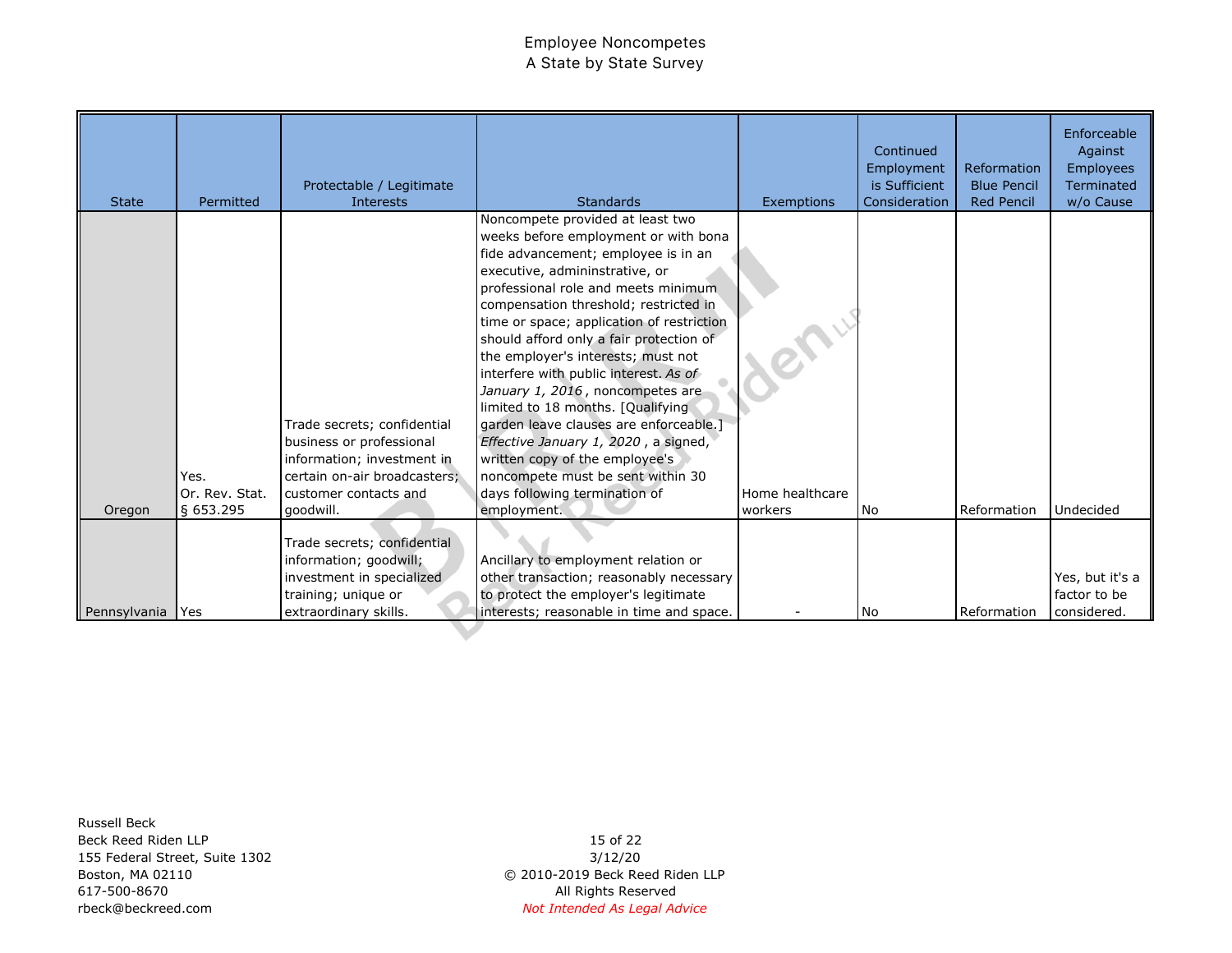| <b>State</b> | Permitted                                             | Protectable / Legitimate<br>Interests                                                        | <b>Standards</b>                   | Exemptions                                                                                                                                                                                                                                                                                                                                                                                                                                                                                                                                                   | Continued<br>Employment<br>is Sufficient<br>Consideration | Reformation<br><b>Blue Pencil</b><br><b>Red Pencil</b> | Enforceable<br>Against<br>Employees<br>Terminated<br>w/o Cause |
|--------------|-------------------------------------------------------|----------------------------------------------------------------------------------------------|------------------------------------|--------------------------------------------------------------------------------------------------------------------------------------------------------------------------------------------------------------------------------------------------------------------------------------------------------------------------------------------------------------------------------------------------------------------------------------------------------------------------------------------------------------------------------------------------------------|-----------------------------------------------------------|--------------------------------------------------------|----------------------------------------------------------------|
|              | Yes<br>R.I. Gen. Laws                                 | Trade secrets; confidential<br>information; customer lists;<br>goodwill; special training or | Reasonable in light of protectable | Physicians.<br>Effective<br>1/15/2020 (with<br>retroactive<br>effect):<br>employees who<br>are 18 years old<br>or younger;<br>student<br>interns/short-<br>term student<br>employees; FLSA<br>nonexempt<br>employees and<br>other low-wage<br>employees, i.e.,<br>employees<br>earning no more<br>than two 2.5x<br>the federal<br>poverty level<br>(currently<br>\$31,225, plus<br>another \$11,050<br>for each<br>additional person<br>in the household<br>- based on the<br>employee's<br>"regular," i.e.,<br>non-overtime,<br>non-weekend,<br>non-holiday | Undecided,                                                |                                                        |                                                                |
|              | Rhode Island $\left  \frac{65}{52} \right  28-59-1-3$ | skills.                                                                                      | interests.                         | hours).                                                                                                                                                                                                                                                                                                                                                                                                                                                                                                                                                      | but likely                                                | Reformation                                            | Undecided                                                      |

Russell Beck

Beck Reed Riden LLP 155 Federal Street, Suite 1302 Boston, MA 02110 617-500-8670 rbeck@beckreed.com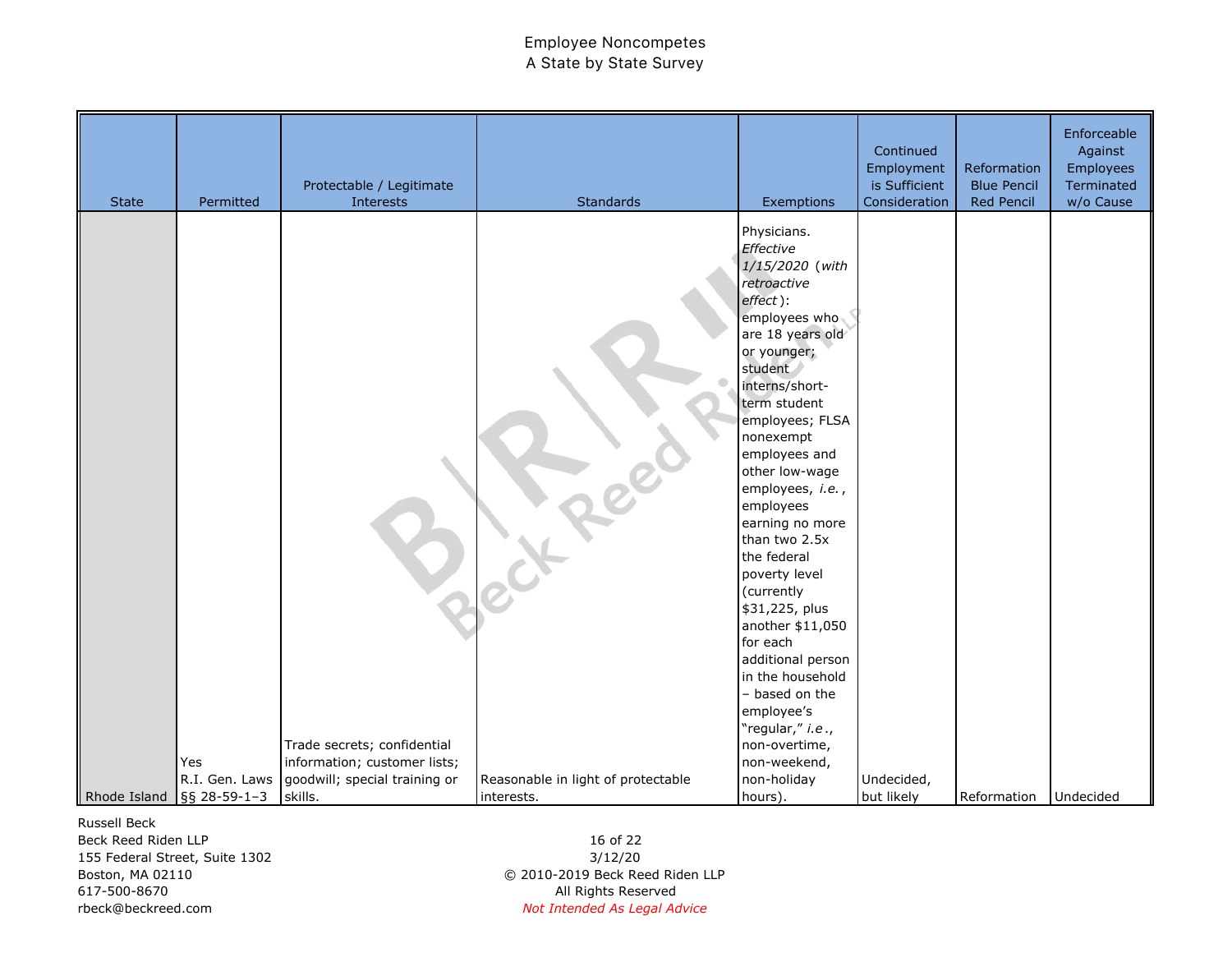| <b>State</b>         | Permitted                                      | Protectable / Legitimate<br><b>Interests</b>                                                                                                                      | <b>Standards</b>                                                                                                                                                                                                                                         | Exemptions                                   | Continued<br>Employment<br>is Sufficient<br>Consideration             | Reformation<br><b>Blue Pencil</b><br><b>Red Pencil</b>                                                                                                                                         | Enforceable<br>Against<br>Employees<br>Terminated<br>w/o Cause |
|----------------------|------------------------------------------------|-------------------------------------------------------------------------------------------------------------------------------------------------------------------|----------------------------------------------------------------------------------------------------------------------------------------------------------------------------------------------------------------------------------------------------------|----------------------------------------------|-----------------------------------------------------------------------|------------------------------------------------------------------------------------------------------------------------------------------------------------------------------------------------|----------------------------------------------------------------|
| South<br>Carolina    | Yes                                            | Business and customer<br>contacts; existing<br>employees; existing payroll<br>deduction accounts.                                                                 | Necessary to protect legitimate business<br>interest; reasonably limited in time and<br>space; not unduly harsh and oppressive<br>to employee's efforts to earn a living;<br>reasonable from standpoint of public<br>policy.                             |                                              | No                                                                    | Blue pencil,<br>likely. (SC<br>S.Ct rejected<br>blue pencil<br>doctrine by<br>name, but<br>case involved<br>reformation;<br>SC Ct. App.<br>has since<br>permitted<br>step-down<br>provisions.) | Undecided                                                      |
| South Dakota et seq. | Yes.<br>S.D. Codified<br>Laws<br>$§$ § 53-9-8, | Trade secrets; protection<br>from unfair competition;<br>existing customers.                                                                                      | Restriction is in the same business or<br>profession as that carried on by<br>employer and does not exceed two<br>years and in a specified geographic<br>area; reasonableness in time, space,<br>and scope is a factor only in certain<br>circumstances. |                                              | Yes                                                                   | Reformation,<br>likely.                                                                                                                                                                        | Yes, but it's a<br>factor to be<br>considered.                 |
| Tennessee            | Yes                                            | Trade secrets; confidential<br>information; retention of<br>existing customers;<br>investment in training or<br>enhancing the employee's<br>skill and experience. | Restriction must be reasonable in time<br>and space and necessary to protect<br>legitimate interest; public interest not<br>adversely affected; no undue hardship<br>to the employee.                                                                    | Physicians (in<br>certain<br>circumstances). | Yes (if<br>employment<br>continued for<br>appreciably<br>long period) | Reformation                                                                                                                                                                                    | Yes, but it's a<br>factor to be<br>considered.                 |

Russell Beck Beck Reed Riden LLP 155 Federal Street, Suite 1302 Boston, MA 02110 617-500-8670 rbeck@beckreed.com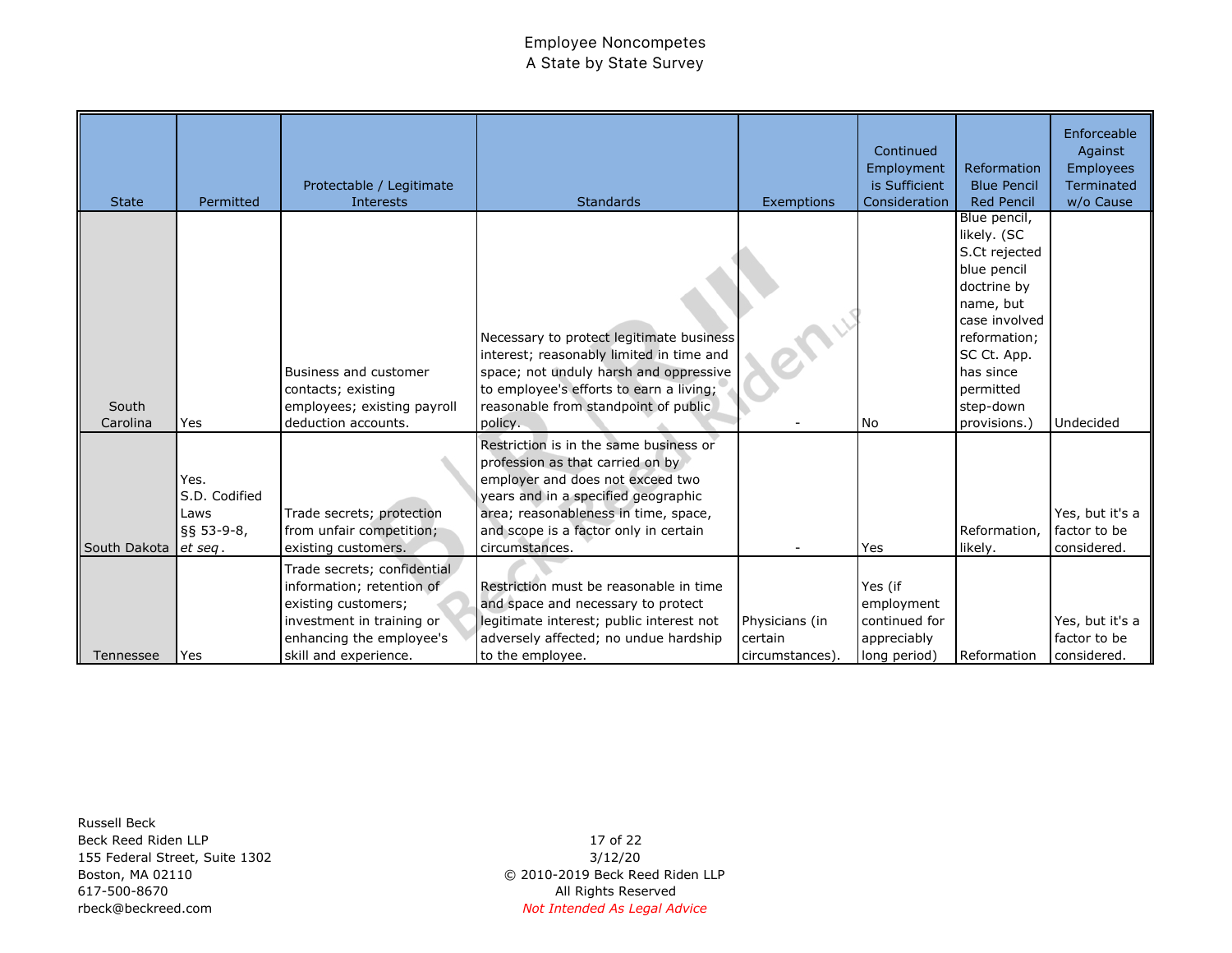| <b>State</b> | Permitted                                                                                                                                              | Protectable / Legitimate<br>Interests                                             | <b>Standards</b>                                                                                                                                                                                                                                                                                                                                                                                                                             | Exemptions                                              | Continued<br>Employment<br>is Sufficient<br>Consideration | Reformation<br><b>Blue Pencil</b><br><b>Red Pencil</b> | Enforceable<br>Against<br>Employees<br>Terminated<br>w/o Cause |
|--------------|--------------------------------------------------------------------------------------------------------------------------------------------------------|-----------------------------------------------------------------------------------|----------------------------------------------------------------------------------------------------------------------------------------------------------------------------------------------------------------------------------------------------------------------------------------------------------------------------------------------------------------------------------------------------------------------------------------------|---------------------------------------------------------|-----------------------------------------------------------|--------------------------------------------------------|----------------------------------------------------------------|
|              |                                                                                                                                                        |                                                                                   | Ancillary to an otherwise enforceable<br>agreement; reasonable in time, space,<br>and scope; does not impose a greater<br>restraint than necessary to protect<br>legitimate business interest. *In<br>December 2011, the Texas Supreme<br>Court withdrew its June 2011 landmark<br>decision, but still eliminated the<br>requirement that the consideration<br>given by the employer in exchange for<br>the noncompete must give rise to the |                                                         |                                                           |                                                        |                                                                |
|              |                                                                                                                                                        | Trade secrets; confidential or                                                    | interest protected by the noncompete,                                                                                                                                                                                                                                                                                                                                                                                                        |                                                         |                                                           |                                                        |                                                                |
|              | Yes.                                                                                                                                                   | proprietary information;                                                          | and held that the consideration for the                                                                                                                                                                                                                                                                                                                                                                                                      |                                                         |                                                           |                                                        |                                                                |
|              | Tex. Bus. &<br>Com. Code                                                                                                                               | goodwill; special training or<br>knowledge acquired during                        | noncompete agreement must be<br>reasonably related to the company's                                                                                                                                                                                                                                                                                                                                                                          | Physicians (in<br>certain                               |                                                           | Reformation                                            |                                                                |
| Texas        | §§ 15.50-.52                                                                                                                                           | employment.                                                                       | interest sought to be protected.                                                                                                                                                                                                                                                                                                                                                                                                             | circumstances)                                          | <b>No</b>                                                 | (mandatory)                                            | Yes                                                            |
| Utah         | Yes.<br>Utah Code<br>Ann. §§<br>34-51-101-301<br>[Certain<br>changes apply<br>to agreements<br>starting May<br>10, 2016 and<br>others May 14,<br>2019] | Trade secrets; goodwill;<br>extraordinary investment in<br>training or education. | No bad faith in the negotiations;<br>necessary to protect legitimate business<br>interest; reasonable in time, space, and<br>scope; consideration of hardship. One<br>year limit for agreements entered on or<br>after May 10, 2016.                                                                                                                                                                                                         | <b>Broadcasters</b><br>(under certain<br>circumstances) | Yes                                                       | Undecided                                              | Yes                                                            |
|              |                                                                                                                                                        | Proprietary confidential                                                          | Necessary to protect legitimate business                                                                                                                                                                                                                                                                                                                                                                                                     |                                                         |                                                           |                                                        |                                                                |
|              |                                                                                                                                                        | information; goodwill;                                                            | interest; not unnecessarily restrictive to                                                                                                                                                                                                                                                                                                                                                                                                   |                                                         |                                                           | No, but                                                |                                                                |
|              |                                                                                                                                                        | relationships with customers;                                                     | employee; limited in time, space,                                                                                                                                                                                                                                                                                                                                                                                                            | Beauticians and                                         |                                                           | possibly if                                            |                                                                |
|              |                                                                                                                                                        | investments in special                                                            | and/or industry; not contrary to public                                                                                                                                                                                                                                                                                                                                                                                                      | cosmetologists                                          |                                                           | contract                                               |                                                                |
| Vermont      | Yes                                                                                                                                                    | training.                                                                         | policy.                                                                                                                                                                                                                                                                                                                                                                                                                                      | (by their school)                                       | Yes                                                       | provides                                               | Undecided                                                      |

Russell Beck Beck Reed Riden LLP 155 Federal Street, Suite 1302 Boston, MA 02110 617-500-8670 rbeck@beckreed.com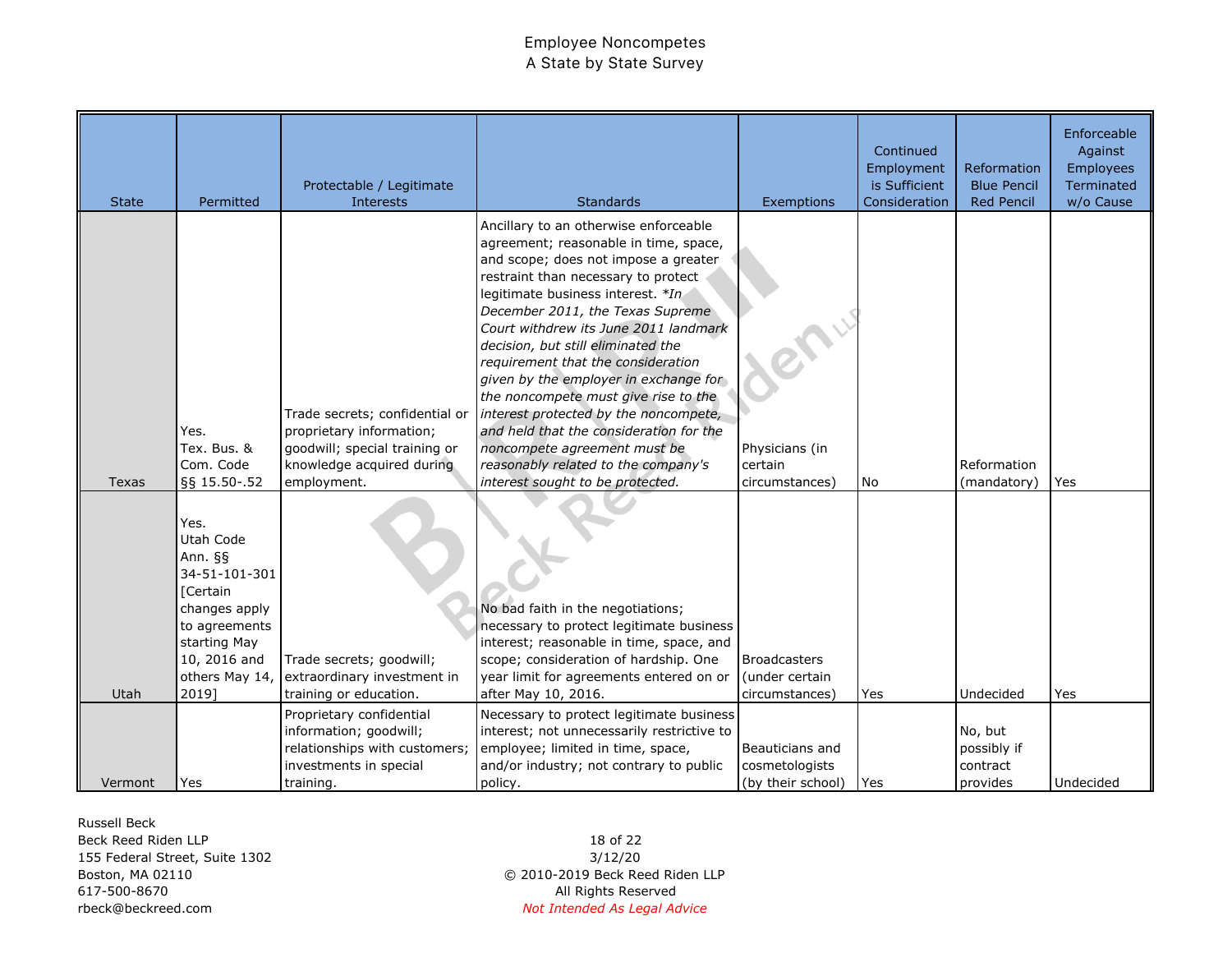| <b>State</b> | Permitted | Protectable / Legitimate<br><b>Interests</b>                                                                                                           | <b>Standards</b>                                                                                                                                                                                                                                                                                                                                         | <b>Exemptions</b> | Continued<br>Employment<br>is Sufficient<br>Consideration | Reformation<br><b>Blue Pencil</b><br><b>Red Pencil</b>                                                                      | Enforceable<br>Against<br><b>Employees</b><br>Terminated<br>w/o Cause |
|--------------|-----------|--------------------------------------------------------------------------------------------------------------------------------------------------------|----------------------------------------------------------------------------------------------------------------------------------------------------------------------------------------------------------------------------------------------------------------------------------------------------------------------------------------------------------|-------------------|-----------------------------------------------------------|-----------------------------------------------------------------------------------------------------------------------------|-----------------------------------------------------------------------|
| Virgina      | Yes       | Trade secrets; confidential<br>information; knowledge of<br>methods of operation;<br>protection from detrimental<br>competition; customer<br>contacts. | Narrowly drawn (no greater than<br>necessary) to protect the employer's<br>legitimate business interest; reasonable<br>in time, space, and scope; not unduly<br>harsh or oppressive (or burdensome on<br>the employee) in curtailing the<br>employee's ability to earn a livelihood;<br>not against, and reasonable in light of,<br>sound public policy. |                   | Yes                                                       | Red Pencil,<br>but severable<br>portions can<br>be enforced if<br>remaining<br>restrictions<br>are otherwise<br>enforceable | Yes                                                                   |

Russell Beck Beck Reed Riden LLP 155 Federal Street, Suite 1302 Boston, MA 02110 617-500-8670 rbeck@beckreed.com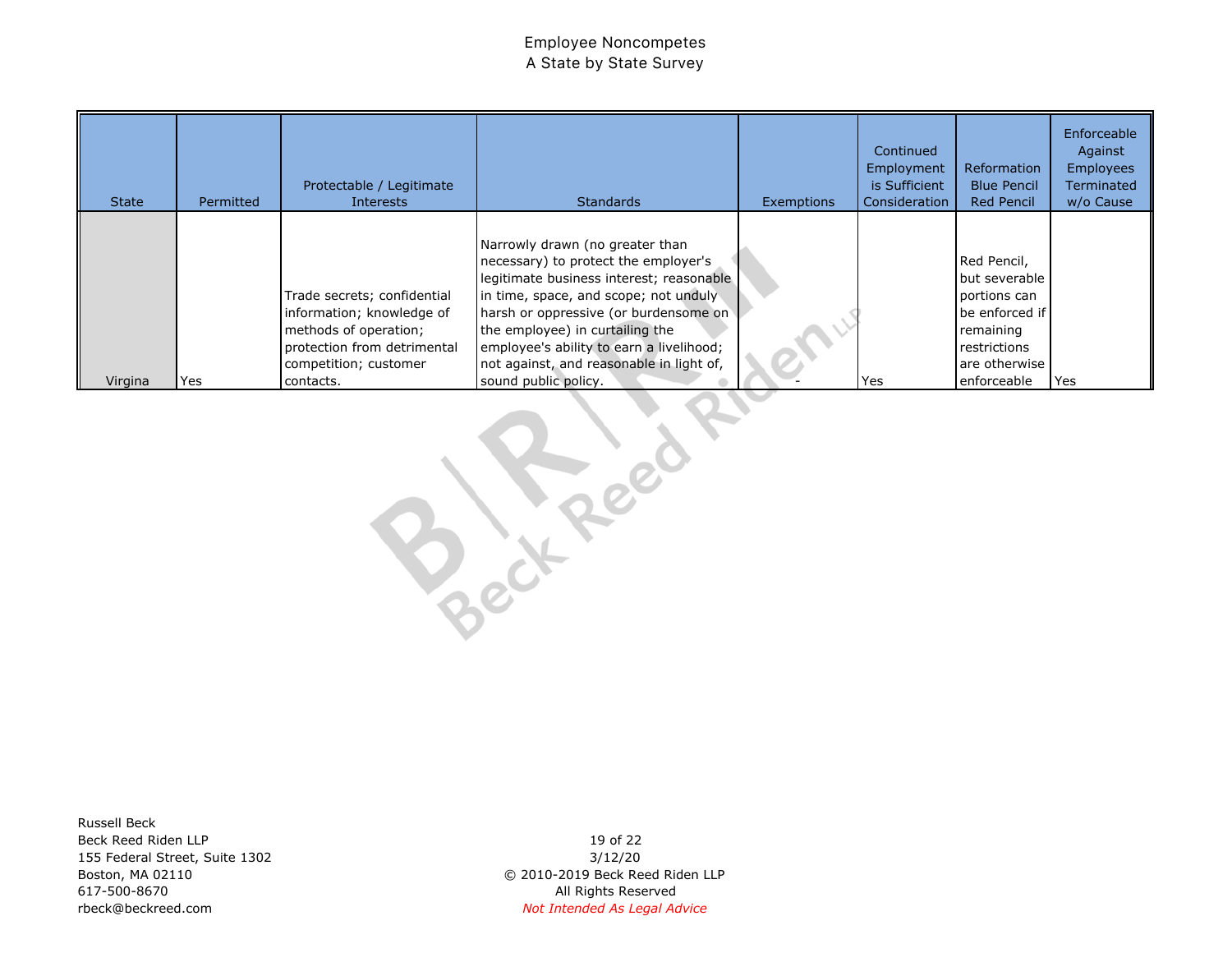| <b>State</b> | Permitted     | Protectable / Legitimate<br>Interests | <b>Standards</b>                                                                                                                                                                                                                                                                                                                                                                                                                                                                                                                                                                                                                                                                                                                                                                                                               | Exemptions                                                                                                                                                                                                                                                                                                                                                                                                                                                                                                                         | Continued<br>Employment<br>is Sufficient<br>Consideration | Reformation<br><b>Blue Pencil</b><br><b>Red Pencil</b> | Enforceable<br>Against<br>Employees<br>Terminated<br>w/o Cause |
|--------------|---------------|---------------------------------------|--------------------------------------------------------------------------------------------------------------------------------------------------------------------------------------------------------------------------------------------------------------------------------------------------------------------------------------------------------------------------------------------------------------------------------------------------------------------------------------------------------------------------------------------------------------------------------------------------------------------------------------------------------------------------------------------------------------------------------------------------------------------------------------------------------------------------------|------------------------------------------------------------------------------------------------------------------------------------------------------------------------------------------------------------------------------------------------------------------------------------------------------------------------------------------------------------------------------------------------------------------------------------------------------------------------------------------------------------------------------------|-----------------------------------------------------------|--------------------------------------------------------|----------------------------------------------------------------|
|              | Yes<br>RCW §§ | Customer information and              | Restriction is necessary to protect<br>employer's business or goodwill;<br>restriction is no greater than reasonably<br>necessary to secure employer's<br>business or goodwill; reasonable in time \$250,000 (both<br>and space; injury to public does not<br>outweigh benefit to employer. Effective<br>1/1/2020: notice must be provided<br>before acceptance of offer or before<br>agreement becomes effective<br>(whichever applies); independent<br>consideration for mid-employment<br>agreements; and presumption<br>(rebuttable by clear and convincing<br>evidence to the contrary) that a<br>noncompetes with a duration longer<br>than 18 months are unreasonable and<br>unenforceable; must not avoid<br>Washington law; must not require<br>adjudication outside of Washington;<br>attorney's fees to employee if | <b>Broadcasters</b><br>(under certain<br>circumstances).<br>Effective<br>$1/1/2020$ :<br><b>Employees</b><br>earning less than<br>or equal to<br>\$100,000 for<br>employees and<br>independent<br>contractors<br>earning less than<br>or equal to<br>adjusted for<br>inflation);<br>employees who<br>are laid off<br>(unless paid base<br>salary, less new<br>earnings). Also<br>effective<br>$1/1/2020$ :<br>cannot prohibit<br>moonlighting for<br>low-wage<br>workers, i.e.,<br>those earning<br>less than 2x<br>minimum hourly |                                                           |                                                        |                                                                |
| Washington   |               | 49.62.005-900 contacts; goodwill.     | noncompete violates the statute.                                                                                                                                                                                                                                                                                                                                                                                                                                                                                                                                                                                                                                                                                                                                                                                               | rate.                                                                                                                                                                                                                                                                                                                                                                                                                                                                                                                              | <b>No</b>                                                 | Reformation                                            | Yes, likely.                                                   |

Russell Beck Beck Reed Riden LLP 155 Federal Street, Suite 1302 Boston, MA 02110 617-500-8670 rbeck@beckreed.com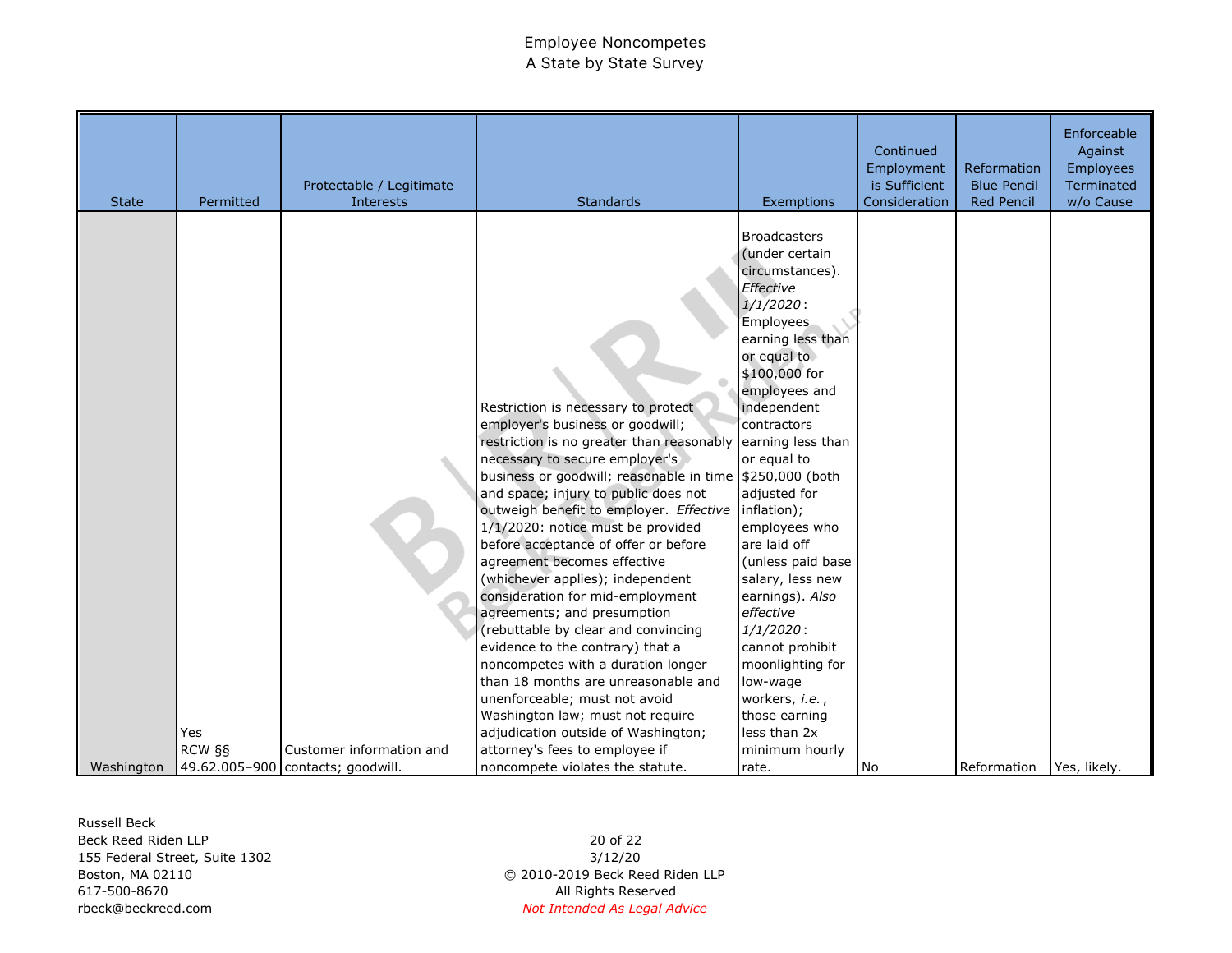| <b>State</b>      | Permitted       | Protectable / Legitimate<br>Interests                                    | <b>Standards</b>                                                                                                         | Exemptions | Continued<br>Employment<br>is Sufficient<br>Consideration | Reformation<br><b>Blue Pencil</b><br><b>Red Pencil</b> | Enforceable<br>Against<br>Employees<br>Terminated<br>w/o Cause |
|-------------------|-----------------|--------------------------------------------------------------------------|--------------------------------------------------------------------------------------------------------------------------|------------|-----------------------------------------------------------|--------------------------------------------------------|----------------------------------------------------------------|
|                   |                 |                                                                          | Ancillary to a lawful contract; not<br>greater than reasonably necessary to                                              |            |                                                           |                                                        |                                                                |
|                   |                 | Trade secrets; confidential or                                           | protect legitimate business interest;                                                                                    |            |                                                           |                                                        |                                                                |
|                   |                 | unique information; customer                                             | reasonable in time and space; no                                                                                         |            |                                                           |                                                        |                                                                |
|                   |                 | lists; direct investment in                                              | undue hardship on employee; not                                                                                          |            |                                                           |                                                        |                                                                |
| West Virginia Yes |                 | employee's skills; goodwill.                                             | injurious to public.                                                                                                     |            | N <sub>o</sub>                                            | Reformation                                            | Undecided                                                      |
|                   |                 |                                                                          |                                                                                                                          |            |                                                           | Red pencil,<br>but, courts<br>(and                     |                                                                |
|                   |                 |                                                                          |                                                                                                                          |            | Yes, if                                                   | legislature)                                           |                                                                |
|                   |                 |                                                                          |                                                                                                                          |            | continued                                                 | may be                                                 |                                                                |
|                   |                 |                                                                          | Necessary to protect legitimate business                                                                                 |            | employment                                                | moving                                                 |                                                                |
|                   | Yes.            | Trade secrets; confidential                                              | interest; reasonable in time and space;                                                                                  |            | is conditioned                                            | toward a                                               |                                                                |
|                   | Wis. Stat. Ann. | business information;                                                    | not harsh or oppressive to the                                                                                           |            | on signing the                                            | more tolerant                                          |                                                                |
| Wisconsin         | § 103.465       | customer relationships.                                                  | employee; not contrary to public policy.                                                                                 |            | agreement                                                 | approach                                               | Undecided                                                      |
|                   |                 |                                                                          | Restraint must be ancillary to otherwise<br>valid agreement and fair; no greater<br>than necessary to protect legitimate |            |                                                           |                                                        |                                                                |
|                   |                 | Trade secrets; confidential                                              | business interests; reasonable in time                                                                                   |            |                                                           |                                                        |                                                                |
|                   |                 | information; special influence                                           | and space; no undue hardship on                                                                                          |            |                                                           |                                                        |                                                                |
|                   |                 |                                                                          |                                                                                                                          |            |                                                           |                                                        |                                                                |
|                   |                 |                                                                          |                                                                                                                          |            |                                                           |                                                        |                                                                |
| Wyoming           | Yes             | of employee over customers<br>to the extent gained during<br>employment. | employee; employer's need outweighs<br>harm to employee and public; not<br>injurious to public.                          |            | <b>No</b>                                                 | Reformation                                            | Yes, likely.                                                   |

Russell Beck Beck Reed Riden LLP 155 Federal Street, Suite 1302 Boston, MA 02110 617-500-8670 rbeck@beckreed.com